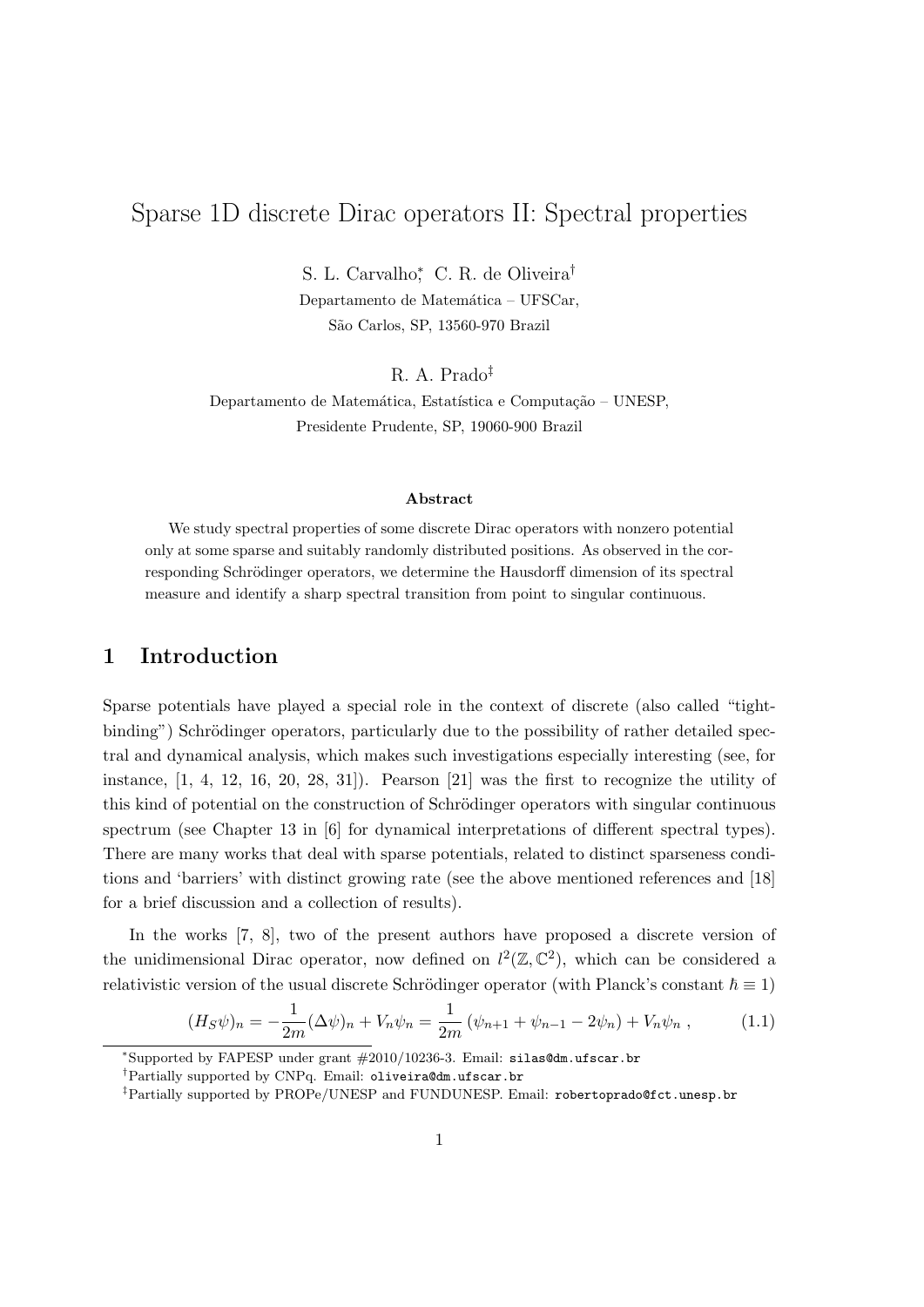where  $(V_n)$  is the potential given by a real sequence and  $m > 0$  denotes the particle mass. Explicitly, the action of the discrete Dirac operator is given by

$$
(H_D)(m, c) = H_0(m, c) + V I_2 = c\mathcal{B} + mc^2 \sigma_3 + V I_2 , \qquad (1.2)
$$

where  $c > 0$  represents the speed of light,

$$
\mathcal{B} = \left( \begin{array}{cc} 0 & d^* \\ d & 0 \end{array} \right),
$$

 $\sigma_3$  is the Pauli matrix  $\begin{pmatrix} 1 & 0 \\ 0 & 1 \end{pmatrix}$  $0 -1$  $\setminus$ ,  $I_2$  is the  $2\times 2$  identity matrix, and d is the finite difference operator (a discrete version of the first derivative)

$$
(d\psi)_n = \psi_{n+1} - \psi_n ,
$$

with its adjoint given by  $(d^*\psi)_n = \psi_n - \psi_{n-1}$ ; thus,  $H_0(m, c)$  is a bounded self-adjoint operator with the mass parameter taking values  $m \geq 0$ , an important difference with respect to nonrelativistic models.

The resulting Dirac evolution equation can be written in the compact form

$$
i\frac{\partial \Psi_n}{\partial t} = (H_D(m, c)\Psi)_n = \begin{pmatrix} mc^2 + V_n & cd^* \\ cd & -mc^2 + V_n \end{pmatrix} \Psi_n , \qquad (1.3)
$$

with the "spinorial" wave function  $\Psi = (\Psi_n)$ , with  $\Psi_n =$  $\left(\begin{array}{c} \psi_{1,n} \\ \psi_{2,n} \end{array}\right)$ , where  $\psi_{1,n}$  and  $\psi_{2,n}$ are the solutions associated, respectively, with positive and negative energy values (see, for instance, Chapter 3 in [25] or [29]). It is possible to show [7, 8] that the nonrelativistic limit  $(c \to \infty)$  of such Dirac operator is the corresponding Schrödinger operator (1.1), as one would expect.

In a previous work [22], some lower bounds of the dynamics generated by  $H_D(m, c)$  with sparse potentials have been obtained. In the present work we continue our investigations on the discrete Dirac operator with sparse potentials by presenting a detailed analysis of spectral properties of (1.2) defined in  $l^2(\mathbb{Z}_+,\mathbb{C}^2)$  (here  $\mathbb{Z}_+$  represents the set of all nonnegative integers  $n \geq 0$ , satisfying the boundary condition,

$$
\psi_{2,-1}\cos\phi - \psi_{1,0}\sin\phi = 0, \qquad (1.4)
$$

with  $\phi \in [0, \pi]$ , and subject to randomly sparse perturbations composed of infinitely many vertical 'barriers' whose distances from consecutive barriers are rapidly growing. These barriers may assume distinct sizes, that grow, diminish or remain constant. The randomness in the distribution will play a fundamental role in the determination of the exact Hausdorff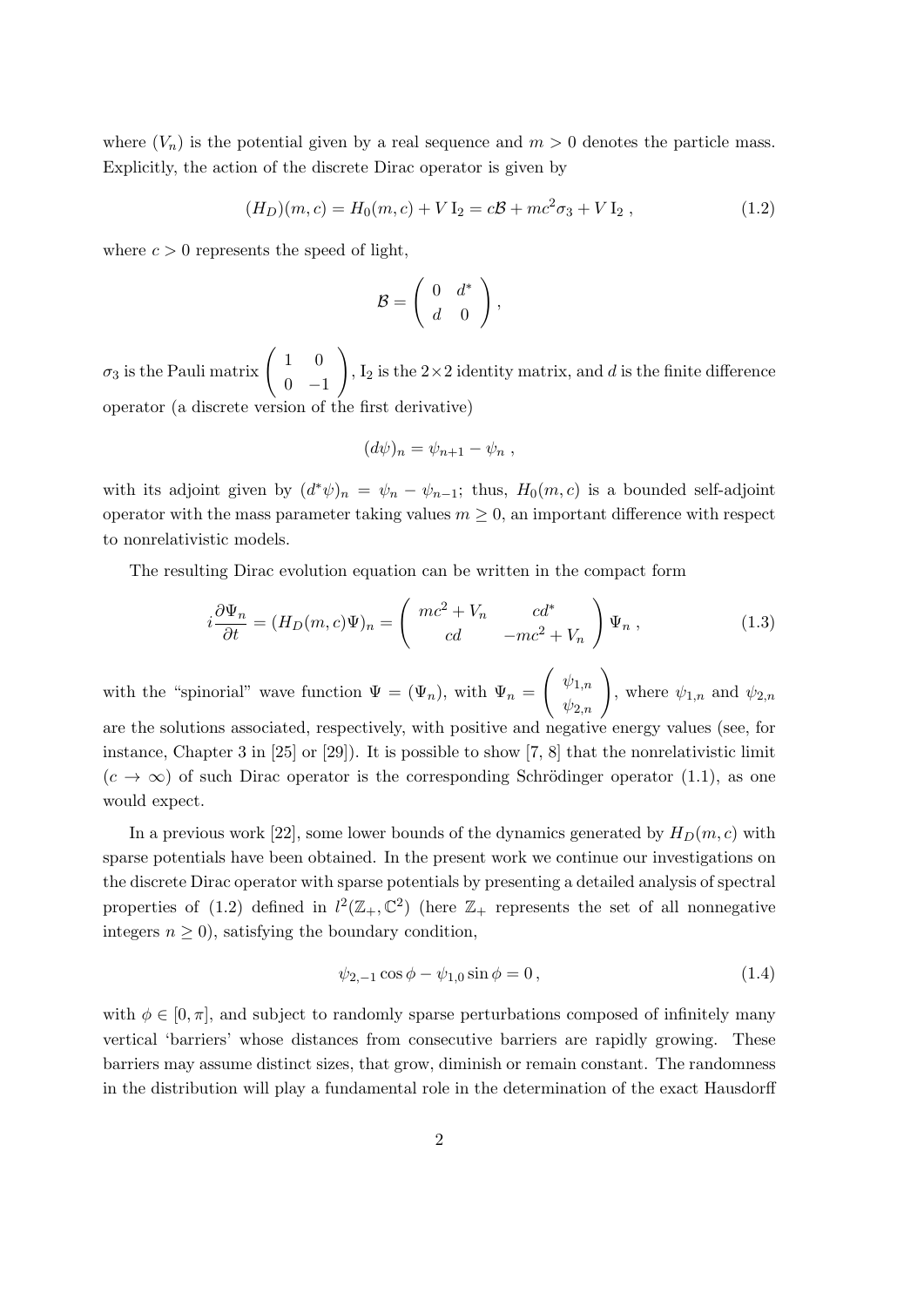dimension of the spectral measure. We will consider a set  $\{a_j\}_{j\geq 1}$  of a rapidly increasing sequence of natural numbers, so that the potential  $V_n = 0$  if  $n \notin \{a_j\}_{j\geq 1}$  and nonzero  $V_{a_j}$ ; see ahead for precise statements.

We, nevertheless, emphasize the results obtained by Zlatoš [31] in the context of Schrödinger operators, who has proved the existence of a transition between pure point and singular continuous spectra for a class of sparse operators such that  ${V_{a_j}}_{j=1}^{\infty}$  is a constant sequence. Depending on the sparseness and on the intensity of the barriers, it is possible to have pure point or singular continuous spectrum, and with an explicitly determination of the Hausdorff dimension of the spectral measure.

A similar deterministic model was proposed in [20], but with off-diagonal perturbations. Carvalho et. al. [1] extended this operator to the strip  $\Lambda := \mathbb{Z}_+ \times \{0, 1, \ldots, L-1\}$  of width L in the  $\mathbb{Z}_+^2$  plane, obtaining the Hausdorff dimension associated with its spectral measure with arbitrary precision. In [2], the same authors have dealt with a modification of the (unidimensional) Schrödinger model proposed in  $[20]$ , in which they have considered some randomness in the position of the barriers, and this has allowed the determination of the exact Hausdorff dimension of the spectral measure.

Hence, by taking into account our previous study [22], it is natural to try to extend these spectral results obtained for Schrödinger operators to the Dirac model. In order to achieve our goal, we apply and extend to this new situation the main techniques discussed in [1, 2]. This work is to be considered a natural continuation of [22].

Despite some results obtained here are valid for a rather general class of potentials, we deal essentially with the sequence  $(V_n(\omega))$  of barriers given by

$$
V_n = \begin{cases} v & \text{if } n = a_j^{\omega} \in \mathcal{A}, \\ 0 & \text{if } n \notin \mathcal{A}, \end{cases}
$$
 (1.5)

where  $v \neq 0, -\infty < v < \infty$  and  $\mathcal{A} = (a_j^{\omega})_{j \geq 1}$  is a random sequence of natural numbers written in the form  $a_j^{\omega} = a_j + \omega_j$  such that  $a_j$  satisfies

$$
a_j - a_{j-1} \ge 2 , \qquad j = 2, 3, \dots \tag{1.6}
$$

and

$$
\lim_{j \to \infty} \frac{a_{j+1}}{a_j} = \beta > 1 ;
$$

 $\omega = (\omega_1, \omega_2, \ldots)$  represents a sequence of independent random variables defined on a probability space  $(\Xi, \mathcal{B}, \nu)$ , so that there is some  $\eta > 0$  with  $\omega_i$  uniformly distributed over the finite set  $\{0, 1, 2, \ldots, [j^n]\}$ , for all j (here, [x] denotes the integer part of  $x \in \mathbb{R}$ ).

Condition (1.6) makes each barriers placed at a unique point, with  $\beta$  the "sparseness" parameter." In order to simplify our analysis, we follow [20] and restrict the separation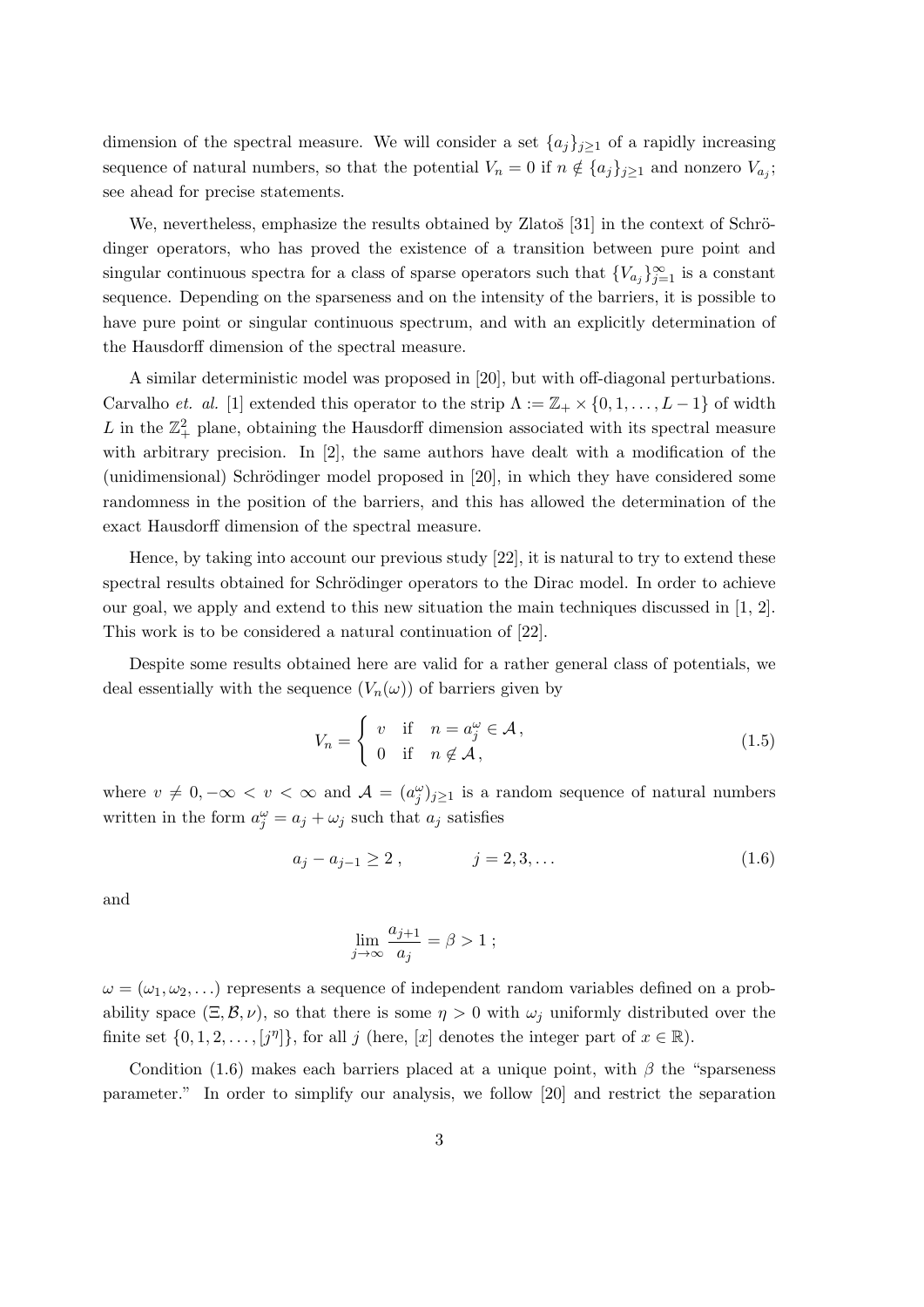between barriers by the identity

$$
a_j - a_{j-1} = \beta^j , \qquad j = 2, 3, \dots \tag{1.7}
$$

with  $a_1 + 1 = \beta \ge 2$  an integer (we might have considered any real number  $\beta > 1$  and rewrite (1.7) as  $a_j - a_{j-1} = [\beta^j], j = 2, 3, \ldots$ ). Summing up, the distance between (average) consecutive nonzero potential positions grows exponentially with an additional power-law randomness; thus, there is no superpositions among the barriers, for any  $\eta > 0$  (this is an improvement with respect to Zlatoš's work that has considered  $\eta = 1$ ).

**Definition 1.1** Denote by  $H_{v,\phi}(m,c)$  the Dirac operator (1.2) acting on  $l^2(\mathbb{Z}_+,\mathbb{C}^2)$ , with potential  $(V_n(\omega))_{n\geq 0}$  satisfying  $(1.5)-(1.7)$ , and the  $\phi$ -boundary condition  $(1.4)$  at  $n=-1$ . This will be the main object of study here.

Besides the verification of a huge amount of technical details and suitable adaptations, the main difficulties we have found in such extension to the (Dirac) relativistic framework were:

- The nonlinearities in the Dirac transfer matrices entries (as functions of energy and potential values) when compared with the Schrödinger case; see Eq.  $(3.2)$ .
- In contrast to the block-Jacobi matrices in [1], the spectral matrix  $\Omega$  in the Dirac case (see Proposition 2.3) reflects the impossibility of decoupling the upper and lower spinor components.
- Finding explicit expressions for the Green's function; see Eq. (2.5) (it has involved a trial and error process while handling the exact matrix form and indices!).
- Finding a formula for variation of parameters (Lemma 4.4) was nontrivial and it also involved a trial and error process, and this was fundamental for an appropriate version of the Jitomirskaya-Last inequalities for Dirac operators (Theorem 4.3).
- Checking the validity of the spectral criteria of Last-Simon (see Proposition 4.5 and Corollary 4.8 for examples of application of these criteria), whose long details are not reported here.

We note that in the process of adaptation of known results to the relativistic setting, we will avoid repeating the arguments and just present references when a proof turns out to be quite similar to the corresponding one for Schrödinger operators (e.g., the spectral criteria of Last-Simon just mentioned).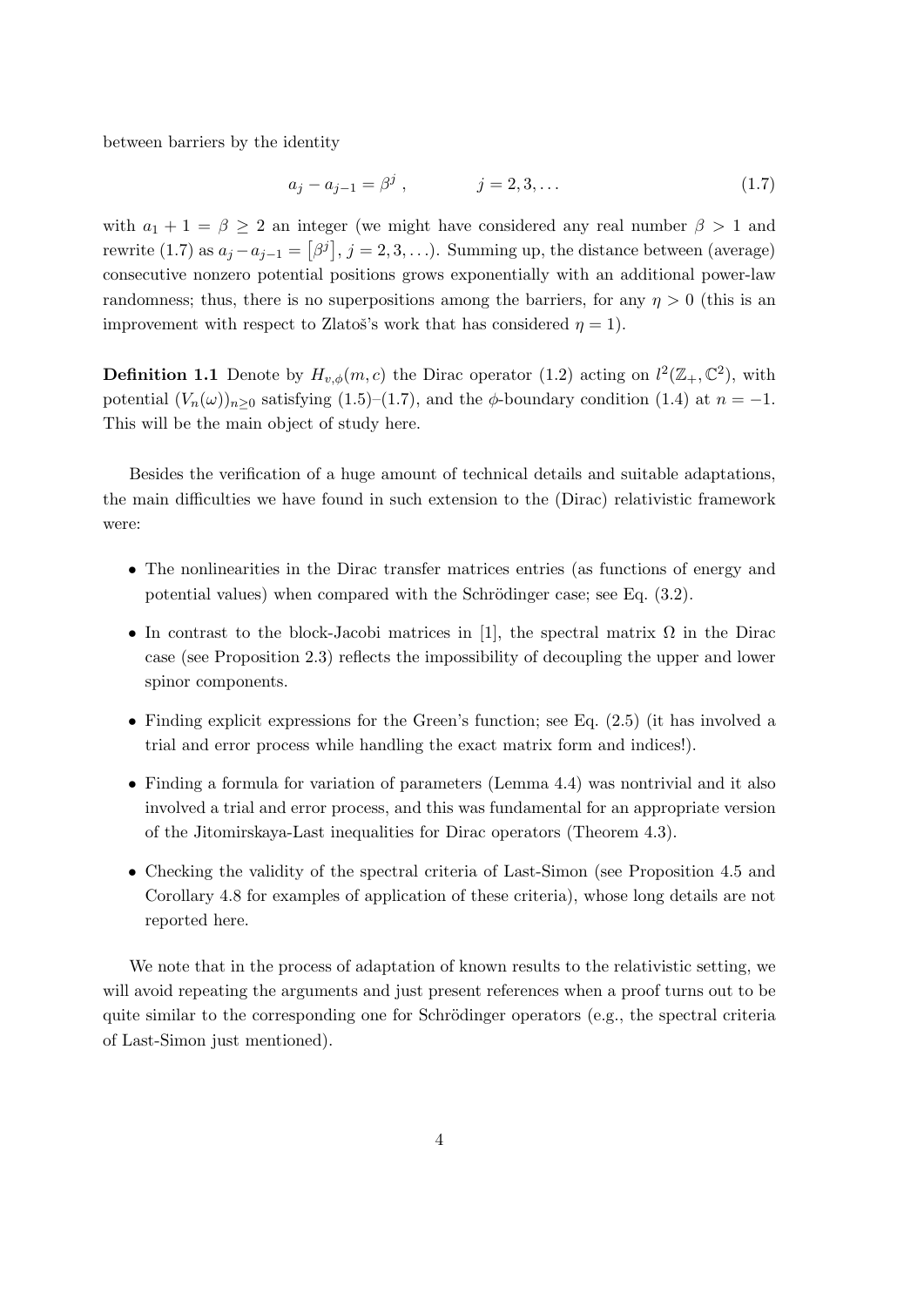**Remark 1.2** The operator  $H_{v,\phi}(m, c)$  with  $\phi$ -phase boundary condition (1.4) may be treated as a rank-one perturbation of the same Dirac operator with Dirichlet boundary condition

$$
\psi_{2,-1} = 0 \tag{1.8}
$$

As a matter of fact, if  $H_{v,0}(m, c)$  represents the operator which satisfies (1.8), we have

$$
H_{v,\phi}(m,c) = H_{v,0}(m,c) + E_0 \tan \phi ,
$$

where  $E_0$  is an operator on  $l^2(\mathbb{Z}_+,\mathbb{C}^2)$  given by  $(E_0\Psi)_n =$  $\begin{pmatrix} 0 \\ 0 \end{pmatrix}$  $\psi_{2,n}\delta_{n,0}$  $\setminus$ ,  $\delta_{n,0} = 1$  if  $n = 0$ and zero otherwise.

#### 1.1 Main Results

In this subsection we state the main results and conclusions of this work. Their proofs will be the discussed in the next sections. Such results can be shortly described as follows: determination of the essential spectrum of  $H_{v,\phi}(m, c)$  along with the exact Hausdorff dimension of the spectral measure, and proving the existence of a spectral transition.

What happens with the essential spectrum of  $H_{0,0}(m, c)$  (obtained in Proposition 2.13) when we consider the sparse barriers? This question is settled by the following theorem, whose proof is presented in Subsection 2.2.

**Theorem 1.3** Let  $H_{v,\phi}(m,c)$  be the Dirac operator in Definition 1.1 and let

$$
H'_{0,0}(m,c) = H_{0,0}(m,c) + v\delta_0 I_2 , \qquad (1.9)
$$

where  $(\delta_0 \psi)_n = \delta_{n,0} \psi_n$  for any  $\psi \in l^2(\mathbb{Z}_+, \mathbb{C})$ . Then,  $\sigma_{\text{ess}}(H_{v,\phi}(m,c)) = \sigma(H'_{0,0}(m,c))$ .

For the Hausdorff dimension, we have

**Theorem 1.4** Let  $\Omega$  be the spectral matrix measure of  $H_{v,\phi}(m,c)$  and the sparseness parameter  $\beta \geq 2$ . Then  $\Omega$  is absolutely continuous with respect to the spectral measure  $\rho$ introduced in (2.7). Given  $\varepsilon > 0$  and a closed interval of energies

$$
L \subset I = \left[ -\sqrt{m^2 c^4 + 4c^2}, -mc^2 \right] \cup \left[ mc^2, \sqrt{m^2 c^4 + 4c^2} \right] , \qquad (1.10)
$$

then for almost every  $\phi \in [0, \pi]$  and almost every  $\omega \in \Xi$ , the spectral measure  $\rho$  restrict to L has Hausdorff dimension

$$
\alpha_{\rho}(E) = \max\left\{0, 1 - \frac{\ln r}{\ln \beta}\right\},\tag{1.11}
$$

with  $r = r(v, E)$  given by (3.16).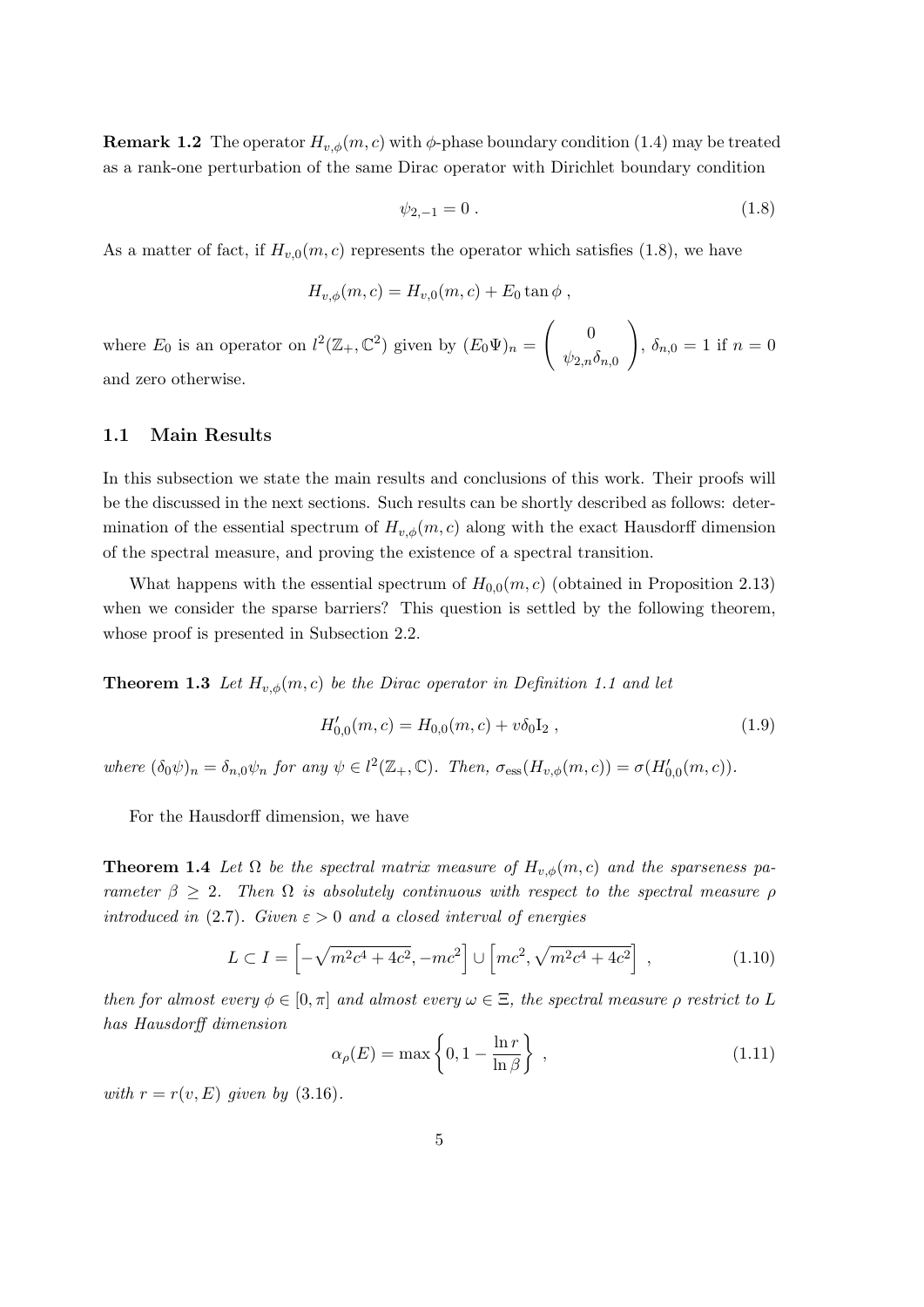With respect to the existence of spectral transitions, now we state a result parallel to Theorem 2.4 in [2].

#### Theorem 1.5 Write

$$
I_1 \equiv \{ E \in \sigma(H_{0,0}(m,c)) \setminus A : r < \beta \}
$$
\n
$$
(1.12)
$$

with  $\beta \in \mathbb{N}, \beta \geq 2$  and A as in (4.13). Then, for v-almost every  $\omega \in \Xi$ , there exists a set  $A_1$  of Lebesgue measure zero such that:

(a) the spectrum of  $H_{v,\phi}(m,c)$  restricted to the set  $I_1 \backslash A_1$  is purely singular continuous;

(b) the spectrum of  $H_{v,\phi}(m,c)$  is pure point when restricted to  $\sigma(H_{0,0}(m,c)) \setminus I_1$  for almost every  $\phi \in [0, \pi]$ .

Theorem 1.5 shows that there exists a sharp transition between singular continuous and pure point spectrum. Note from (1.11) that the condition for the Hausdorff dimension to be positive is the same for the existence of singular continuous spectrum, i.e.,  $\beta > r$ . In fact, the set of energies for which the Hausdorff dimension is zero coincides with the set where the pure point spectrum is supported. This result, due to Theorem 1.5 is, nevertheless, far from trivial. Note also that there is no absolutely continuous spectrum for this class of sparse potentials.

The proofs of Theorems 1.4 and 1.5 are both presented in Subsection 4.2. Despite some obvious differences due to the intrinsic nature of the Schrödinger and Dirac tight-binding models, if we compare the results just stated with those obtained in  $[1, 2, 31]$  for sparse potentials satisfying relations  $(1.5)-(1.7)$ , we have got quite similar statements; this does not seem to be clear from the actions of the corresponding operators and the different forms of their transfer matrices. In any event, recall that only in the relativistic case it is meaningful to consider  $m = 0$ .

## 2 The Spectrum of  $H_{v,\phi}(m,c)$

#### 2.1 Green function and the spectral matrix

It is well known that the spectral properties of any other self-adjoint operator are directly related to the behavior of the Green function  $\mathcal{G}(z)$ , for  $z = E + i\varepsilon$ , in the limit  $\varepsilon \downarrow 0$ .

In the case of the discrete Dirac operator, the expression of the Green function  $\mathcal{G}(z)$  we introduce here is nothing but the  $2 \times 2$  matrix  $\mathcal{G}(0,0;z)$ , whose elements are given by

$$
\mathcal{G}_{m,n}(0,0;z) = \langle e_m \otimes \delta_0, (H_{v,0} - zI_2)^{-1} e_n \otimes \delta_0 \rangle, \qquad (2.1)
$$

 $m, n = 1, 2$ , where the sequence  $\{\delta_n\}_{n \geq 0}$  represents the canonical base for  $l^2(\mathbb{Z}_+, \mathbb{C})$ , while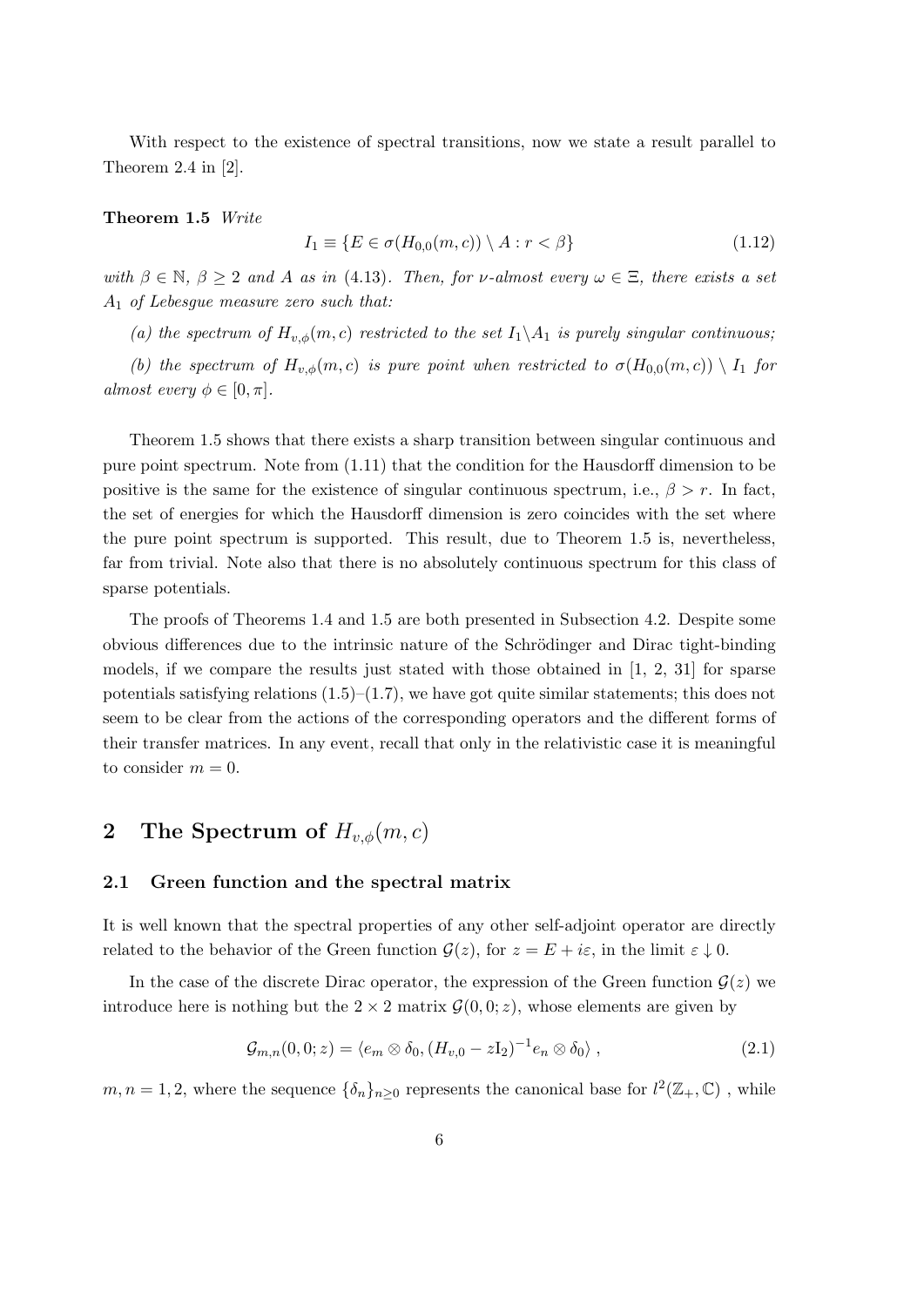$e_1 =$  $\begin{pmatrix} 1 \end{pmatrix}$ 0  $\setminus$  $, e_2 =$  $\int 0$ 1  $\setminus$ is the canonical base for  $\mathbb{C}^2$ ; thus, the sequence  $\{e_1 \otimes \delta_n, e_2 \otimes \delta_n\}_{n \geq 0}$ constitutes a base for  $l^2(\mathbb{Z}_+,\mathbb{C}^2)$ , a linear space with scalar product denoted by  $\langle \cdot, \cdot \rangle$ .

**Remark 2.1** The results presented in this subsection refer to the operator  $H_{v,0}(m, c)$ , with Dirichlet boundary condition (1.8). See Remark 2.7 for a discussion of the results regarding the operator  $H_{v,\phi}(m,c)$ .

Explicitly,  $\mathcal{G}(z)$  is given by

$$
\mathcal{G}(z) = \frac{1}{c} \begin{pmatrix} u_{1,0}^D(z) \chi_{1,0}(z) & u_{1,0}^D(z) \chi_{2,0}(z) \\ u_{1,0}^D(z) \chi_{2,0}(z) & u_{2,0}^D(z) \chi_{2,0}(z) \end{pmatrix},
$$
\n(2.2)

where  $\chi_n(z) = \begin{pmatrix} \chi_{1,n}(z) & \chi_{2,n}(z) & \chi_{2,n}(z) \end{pmatrix}$  $\chi_{2,n}(z)$  $\setminus$  $= -u_n^N(z) + m(z)u_n^D(z)$  is a  $l^2(\mathbb{Z}_+, \mathbb{C}^2)$  solution to the Dirac

equation

$$
H_{v,0}\Psi = z\Psi ;\t\t(2.3)
$$

for some fixed z, the set of all solutions to  $(2.3)$  is a linear space of dimension 2 (the Dirac equation  $(2.3)$  is in fact a system of 2 differential equations of first order), whose appropriate base is given by the functions  $u^D(z)$  and  $u^N(z)$  satisfying the initial conditions

$$
u_{2,-1}^D = 0, \t u_{1,0}^D = 1, u_{2,-1}^N = 1, \t u_{1,0}^N = 0,
$$
\t(2.4)

which correspond to Dirichlet and Neumann boundary conditions, respectively; finally,  $m(z)$ is the well-known Weyl-Titchmarsh function [3].

Equation (2.1) is in fact a special case derived from the general formula we have found:

$$
\mathcal{G}(i,j;z) = \frac{1}{c} \begin{cases} \begin{pmatrix} u_{1,j}^{D}(z)\chi_{1,i}(z) & u_{2,j}^{D}(z)\chi_{1,i}(z) \\ u_{1,j}^{D}(z)\chi_{2,i}(z) & u_{2,j}^{D}(z)\chi_{2,i}(z) \\ u_{1,i}^{D}(z)\chi_{1,j}(z) & u_{1,i}^{D}(z)\chi_{2,j}(z) \\ u_{2,i}^{D}(z)\chi_{1,j}(z) & u_{2,i}^{D}(z)\chi_{2,j}(z) \\ u_{1,i}^{D}(z)\chi_{1,i}(z) & u_{1,i}^{D}(z)\chi_{2,i}(z) \\ u_{1,i}^{D}(z)\chi_{2,i}(z) & u_{2,i}^{D}(z)\chi_{2,i}(z) \end{pmatrix} & \text{if} \quad j = i \end{cases}
$$
\n(2.5)

(note that the matricial function defined above is continuous at  $j = i$ ).

**Remark 2.2** The matrix  $\mathcal{G}(i, j; z)$  is nothing but the integral kernel of the resolvent operator  $(H_{v,0} - zI_2)^{-1}$ ; therefore, it must satisfy the identity

$$
\left(\sum_{k=0}^{\infty} (H_{v,0}(m,c))_{ik} \mathcal{G}(k,j;z)\right)_{lm} = \delta_{ij}\delta_{lm},
$$

 $i, j \in \mathbb{Z}_+, l, m = 1, 2$ . This assertion can be checked by direct substitution.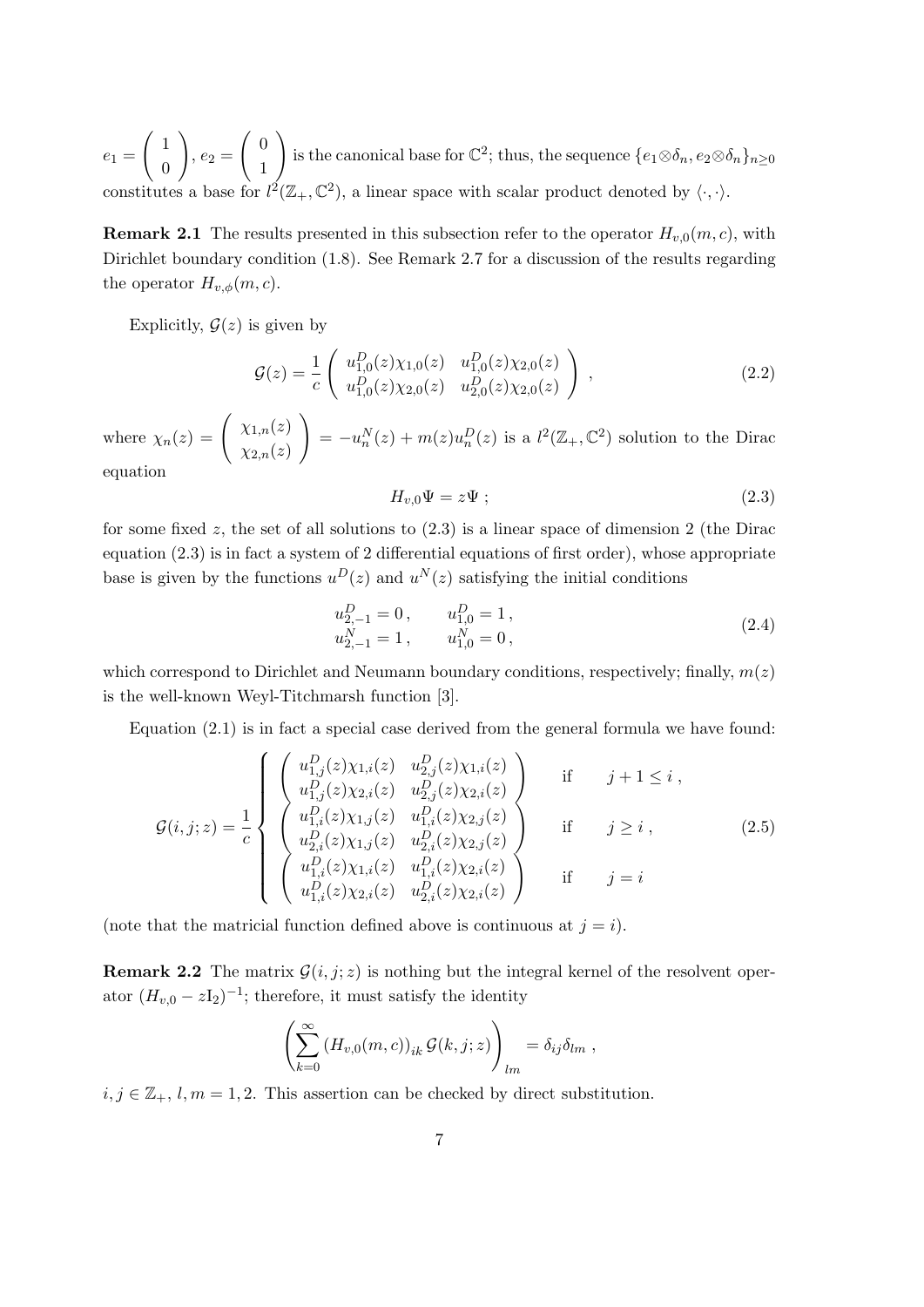If  $\{P_{\Gamma}\}\$ is a family of spectral projections with respect to the Borel subset  $\Gamma \subset \mathbb{R}$ , it follows by the spectral theorem that

$$
\mathcal{G}(z) = \int_{-\infty}^{\infty} \frac{d\Omega(\lambda)}{\lambda - z} ,
$$

where  $\Omega_{m,n} = \langle e_m \otimes \delta_0, P_E e_n \otimes \delta_0 \rangle$ ,  $m, n = 1, 2$  is the spectral matrix of  $H_{v,0}$ . Since  $e_1\otimes \delta_0 =$  $\int \delta_0$  $\overline{0}$  $\setminus$ ,  $e_2 \otimes \delta_0 =$  $\begin{pmatrix} 0 \\ 0 \end{pmatrix}$  $\delta_0$  $\setminus$ are cyclic vectors in  $l^2(\mathbb{Z}_+,\mathbb{C}^2)$ , it is sufficient to deal with this spectral measure, since any other will be absolutely continuous with respect to  $({\Omega_{m,n}})_{m,n=1}^2$ .

Explicitly, we have

$$
\mathcal{G}(z) = \frac{1}{c} \left( \begin{array}{cc} m(z) & -1 + m(z) \frac{mc^2 - z + V_0}{c} \\ -1 + m(z) \frac{mc^2 - z + V_0}{c} & \frac{mc^2 - z + V_0}{c} \left( -1 + m(z) \frac{mc^2 - z + V_0}{c} \right) \end{array} \right) \,,
$$

and the imaginary part of  $\mathcal{G}(z)$  is

$$
\Im \mathcal{G}(z) = \frac{1}{c} \left( \begin{array}{cc} \Im m(z) & -\frac{\Im z}{c} \Re m(z) + \Re a \Im m(z) \\ -\frac{\Im z}{c} \Re m(z) + \Re a \Im m(z) & -\frac{\Im z}{c} + \Re m(z) \Im a^2 + \Im m(z) \Re a^2 \end{array} \right) , \tag{2.6}
$$

with  $a \equiv (mc^2 - z + V_0)/c$ . Hence, we conclude that the most important spectral properties of  $H_{v,0}(m, c)$  depend on the boundary behavior of the function  $\Im m(E + i\varepsilon)$  as  $\varepsilon \downarrow 0$  (since  $\lim_{\varepsilon \downarrow 0} \Im a = \lim_{\varepsilon \downarrow 0} \Im z = 0.$ 

It follows from the definition of  $m(z)$  and Theorem 3.1 in Chapter 9 of [3] that

$$
m(z) = \int_{-\infty}^{\infty} \frac{d\rho(\lambda)}{\lambda - z},
$$
\n(2.7)

with  $\rho(\lambda)$  denoting a nondecreasing function of bounded variation, continuous to the right and that satisfies the limits  $\lim_{\lambda \to -\infty} \rho(\lambda) = 0$  and  $\lim_{\lambda \to \infty} \rho(\lambda) = 1$ . The next result is crucial to our analysis.

**Proposition 2.3** The spectral matrix measure  $\Omega$  is absolutely continuous with respect to the Borel-Stieltjes measure  $\rho$ . Furthermore, there exists a symmetric and nonnegative matrix  $Y(E)$  such that

$$
d\Omega(E) = Y(E)d\rho(E) , \qquad (2.8)
$$

with

$$
Y(E) = \frac{1}{c} \left( \frac{1}{\frac{mc^2 - E + V_0}{c}} \left( \frac{\frac{mc^2 - E + V_0}{c}}{\left(\frac{mc^2 - E + V_0}{c}\right)^2} \right) \right). \tag{2.9}
$$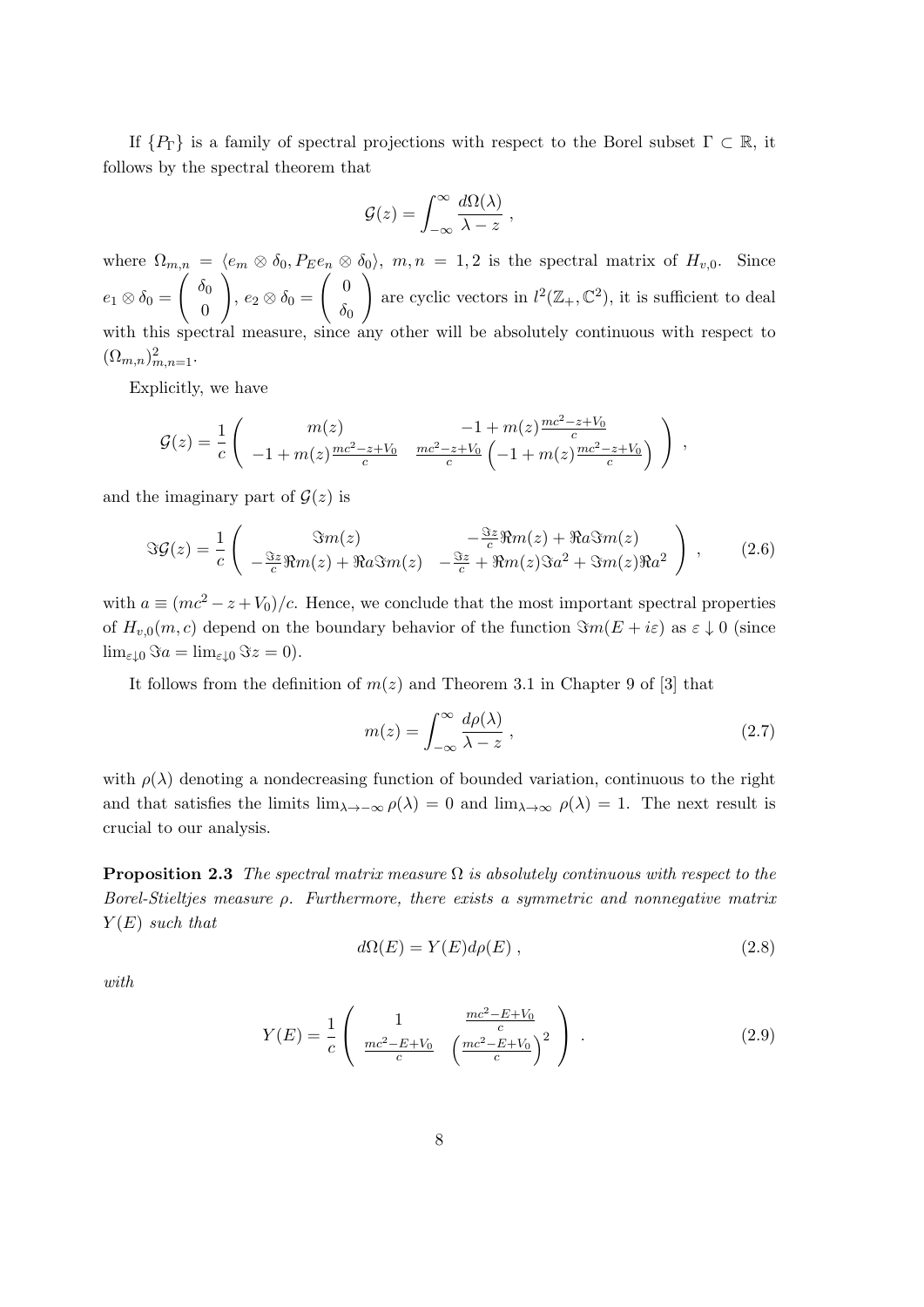*Proof.* By the Radon-Nikodym theorem,  $\Omega$  is absolutely continuous with respect to  $\rho$  if, and only if, there exists a symmetric integrable matrix  $Y(E)$  such that (2.8) is valid for every E. Moreover, the elements of the matrix  $Y(E)$  are given by

$$
Y_{ij}(E) = \frac{d\Omega_{ij}(E)}{d\rho(E)} = \lim_{\epsilon \downarrow 0} \frac{\Im \mathcal{G}_{ij}(E + i\epsilon)}{\Im m(E + i\epsilon)} , \qquad (2.10)
$$

where the last equality comes from the Borel-Stieltjes inversion formula applied to  $\Omega$  and  $\rho$ (see the Appendix of [30]).

We obtain (2.9) simply plugging (2.6) into (2.10). Observe that  $Y(E)$  is a symmetric integrable matrix (i.e.,  $Y(E) \in L^1(\mathbb{R}, d\rho)$ ). This concludes the proof of the proposition.  $\Box$ 

Proposition 2.3 shows that the most important features of the spectral matrix measure  $\Omega$ , such its continuity or singularity with respect to Lebesgue and Hausdorff measures, are entirely determined by the Borel-Stieltjes measure  $\rho$ .

To deal with the spectral multiplicity issues, we need the following

Definition 2.4 The sesquilinear form

$$
\langle \mathbf{f}, \mathbf{g} \rangle = \int_{\mathbb{R}} \sum_{i,j=1}^{2} f_i^*(E) g_j(E) d\Omega_{ij}(E) , \qquad (2.11)
$$

defined for  $f_i, g_i \in L^2(\mathbb{R}, \mathbb{C}, d\rho)$  is nonnegative provided  $\|\mathbf{f}\|^2 = \langle \mathbf{f}, \mathbf{f} \rangle \geq 0$  holds in this space.

Let us consider the sesquilinear form  $(2.11)$ . Suppose that **f** is a simple function, that is,  $f(E) = \sum_{l=1}^{n} \chi_{B_l}(E)(f_{l,1}, f_{l,2}),$  where  $(f_{l,1}, f_{l,2}) \in \mathbb{C}^2$  and  $B_l$  are disjoint Borel sets. For this  $_{l=1}$ class of functions, (2.11) is a nonnegative sesquilinear form. If **f** is such that  $f_i \in L^2(\mathbb{R}, \mathbb{C}, d\rho)$ , we can approximate f by simple functions in order to obtain  $\|f\| \geq 0$ . We have, as a consequence, a separable Hilbert space  $L^2(\mathbb{R}, \mathbb{C}^2, d\Omega)$  with scalar product (2.11).

Next, since the operator  $H_{v,0}(m, c)$  satisfies Weyl's limit point case (see also [30]), there exists a unitary transformation  $\tilde{U}: l^2(\mathbb{Z}_+,\mathbb{C}^2) \longrightarrow L^2(\mathbb{R},\mathbb{C}^2,d\Omega)$  such that  $H_{v,0}(m,c)$  $\tilde{U}^{-1} \tilde{H}_{v,0}(m,c) \tilde{U}$ , where  $\tilde{H}_{v,0}(m,c) : L^2(\mathbb{R}, \mathbb{C}^2, d\Omega) \longrightarrow L^2(\mathbb{R}, \mathbb{C}^2, d\Omega)$  is a multiplication operator (see, e.g., Theorem 2.12 of [30]).

As for Schrödinger operators, we have the following result, whose proof is a direct extension of Lemma B.13 of [30]:

**Lemma 2.5** The set  $\sigma(\rho) := \{E \in \mathbb{R} : \rho((E - \varepsilon, E + \varepsilon)) > 0 \text{ for all } \varepsilon > 0\}$  is precisely the spectrum  $\sigma(\tilde{H}_{v,0}(m,c))$  of the multiplication operator  $\tilde{H}_{v,0}(m,c)\mathbf{f}(E) = E\mathbf{f}(E)$ , with domain  $\mathcal{D}(\tilde{H}_{v,0}(m,c)) = \{ \mathbf{f} \in \mathrm{L}^2(\mathbb{R}, \mathbb{C}^2, d\Omega) \mid E\mathbf{f}(E) \in \mathrm{L}^2(\mathbb{R}, \mathbb{C}^2, d\Omega) \}.$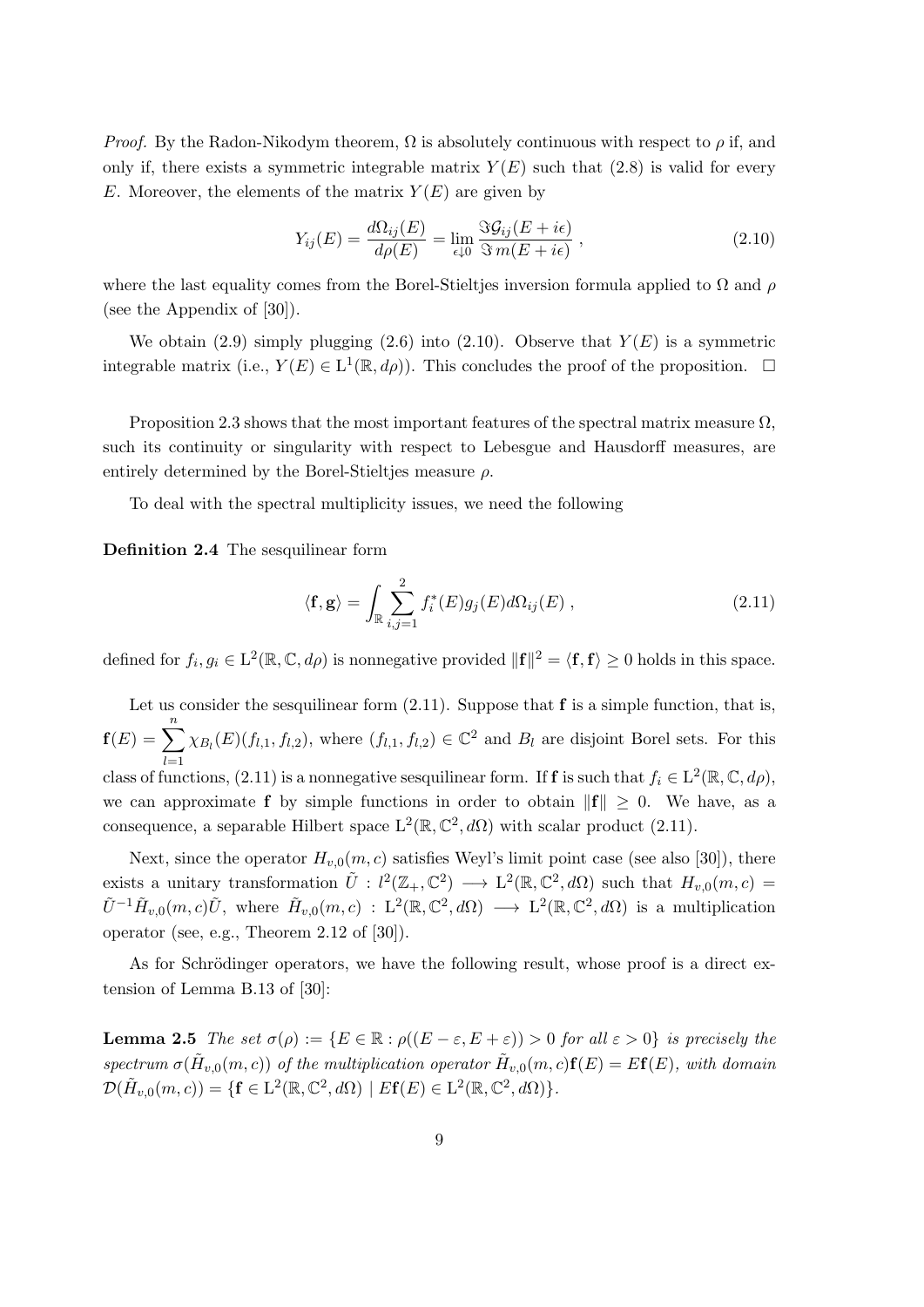Next, there exists a measurable unitary matrix  $F(E)$  which diagonalizes  $Y(E)$ ; that is,

$$
Y(E) = F^{-1}(E) \begin{pmatrix} y_1(E) & 0 \ 0 & y_2(E) \end{pmatrix} F(E) ,
$$

where  $y_i(E)$ ,  $i = 1, 2$ , are the integrable eigenvalues of  $Y(E)$ . The matrix  $F(E)$  provides an unitary operator

$$
L^{2}(\mathbb{R}, \mathbb{C}^{2}, d\Omega) \to L^{2}(\mathbb{R}, y_{1}d\rho) \oplus L^{2}(\mathbb{R}, y_{2}d\rho) , \qquad \mathbf{f}(E) \mapsto F\mathbf{f}(E) ,
$$

which leaves  $\tilde{H}_{v,0}(m,c)$  invariant (with respect to the scalar product defined in  $\mathrm{L}^2(\mathbb{R},\mathbb{C}^2,d\Omega)$ ). This permits us to investigate the spectral multiplicity of  $\tilde{H}_{v,0}(m,c)$ .

**Lemma 2.6** The spectral multiplicity of  $\tilde{H}_{v,0}(m,c)$  is 1.

*Proof.* Evaluating  $y_1(E)$  and  $y_2(E)$  explicitly, we obtain  $y_1(E) = 0$  and  $y_2(E) = (1 + a^2)/c$ , where  $a = (mc^2 - E + V_0)/c$ . Thus,

$$
L^{2}(\mathbb{R}, \mathbb{C}^{2}, d\Omega) = \{0\} \oplus L^{2}(\mathbb{R}, y_{2}d\rho) = L^{2}(\mathbb{R}, y_{2}d\rho) .
$$

Hence,  $\tilde{H}_{v,0}(m,c)$  is equivalent to multiplication by E on  $L^2(\mathbb{R}, d\rho)$ , since  $y_2(E)d\rho(E)$ and  $d\rho(E)$  are mutually absolutely continuous.

**Remark 2.7** It is possible to show that we obtain similar results for the operator  $H_{v,\phi}(m, c)$ , i.e., with boundary condition (1.4). For this problem, we must adopt as a base of the space of solutions the functions  $u^{\phi}(z)$  and  $u^{\phi^*}(z)$  (with  $\phi^* = \phi + \pi/2$ ), which satisfy the initial conditions

$$
u_{2,-1}^{\phi} = \sin \phi, \t u_{1,0}^{\phi} = \cos \phi,
$$
  

$$
u_{2,-1}^{\phi^*} = \cos \phi, \t u_{1,0}^{\phi^*} = -\sin \phi.
$$

The result of Lemma 2.5 extends naturally, as well as the result of Proposition 2.3, except for the Radon–Nikodym derivative, now given by

$$
Y(E) = \frac{1}{c} \begin{pmatrix} \cos^2 \phi & \cos \phi \left( \frac{mc^2 - E + V_0}{c} + \cos \phi \sin \phi \right) \\ \cos \phi \left( \frac{mc^2 - E + V_0}{c} + \cos \phi \sin \phi \right) & \left( \frac{mc^2 - E + V_0}{c} \cos \phi + \sin \phi \right)^2 \end{pmatrix} ; (2.12)
$$

the same situation holds for Lemma 2.6, with the eigenvalues of (2.12) given now by  $y_1 = 0$ and  $y_2 = [\cos^2 \phi + ((mc^2 - E + V_0)/c + \sin \phi)^2]/c$ .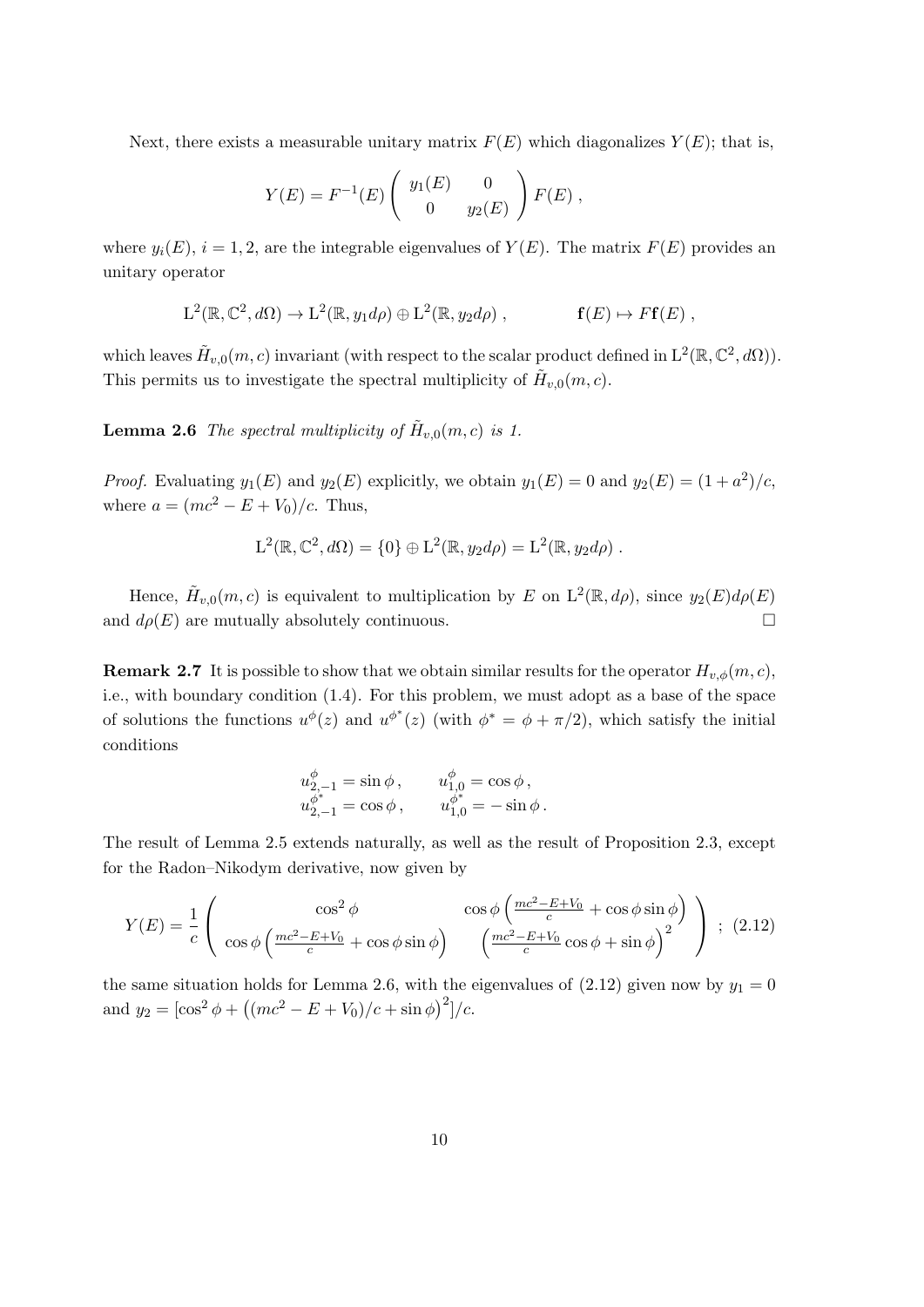#### 2.2 The essential spectrum

Before we deal with the essential spectrum of  $H_{v,\phi}(m, c)$ , it would be interesting to characterize the spectrum of the free operator  $H_{0,0}(m, c)$  [8] and its spectral matrix measure.

Proposition 2.8 The spectrum of the free operator is given by the intervals

$$
\sigma(H_{0,0}(m,c)) = \left[ -\sqrt{m^2c^4 + 4c^2}, -mc^2 \right] \cup \left[ mc^2, \sqrt{m^2c^4 + 4c^2} \right].
$$
 (2.13)

Moreover, the spectral matrix measure  $\Omega$  is purely absolutely continuous (with respect to the Lebesque measure  $\ell$ ) in these intervals.

Proof. In order to prove this proposition, we will determine the exact behavior of the function  $m(E + i\varepsilon)$  as  $\varepsilon \downarrow 0$ .

After some manipulations, it follows by (1.3) that

$$
\left(-\Delta - \frac{m^2c^4 - z^2}{c^2}\right)\psi_{j,n} = 0, \quad n \in \mathbb{Z}_+,
$$

where  $\psi_j$ ,  $j = 1, 2$ , are the components of the spinor  $\Psi$ .

Since  $m(z)$  is uniquely defined imposing that  $\Psi = -u^N + m(z)u^D$  is  $l^2(\mathbb{Z}_+,\mathbb{C}^2)$ , it is an exercise to obtain

$$
m(z) = -\frac{w}{2} + \sqrt{\frac{w^2}{4} - 1} ,
$$

with  $w = [m^2c^4 - z^2 + 2c^2]/c^2$ . Now, put

$$
\Im m(E) = \limsup_{\varepsilon \downarrow 0} \Im m(z) , \quad z = E + i\varepsilon,
$$

and let  $L(\rho)$  be the set of all  $E \in \mathbb{R}$  for which this limit exists. It is known (see Appendix B of [30]) that the minimal (or essential) supports  $\mathcal{M}$ ,  $\mathcal{M}_{ac}$  and  $\mathcal{M}_{s}$  of  $\rho$ , the absolutely continuous part  $\rho_{ac}$  and the singular part  $\rho_s$  of  $\rho$ , with respect to the Lebesgue measure in R, are, respectively, given by  $E \in L(\rho)$  such that  $0 < \Im m(E) \leq \infty$ ,  $0 < \Im m(E) < \infty$ and  $\Im$   $m(E) = \infty$ . These criteria can be obtained by de la Vallée-Poussin's decomposition theorem [24], the Radon-Nikodym theorem and the following application of Lemma 3 in [11]:

**Lemma 2.9** If the Radon-Nikodym derivative  $(d\rho/d\ell)(E)$  exists and takes values in  $[0, \infty]$ , then  $\Im m(E)$  also exists and  $(d\rho/d\ell)(E) = (1/\pi)\Im m(E)$  ( $\ell$  is the Lebesgue measure on R).

Since

$$
\lim_{\varepsilon \downarrow 0} \Im \, m(E + i\varepsilon) = \begin{cases} \frac{\sqrt{(E^2 - m^2 c^4)(m^2 c^4 + 4c^2 - E^2)}}{2c^2} & \text{if } E^2 \in [m^2 c^4, m^2 c^4 + 4c^2], \\ 0 & \text{otherwise} \end{cases}
$$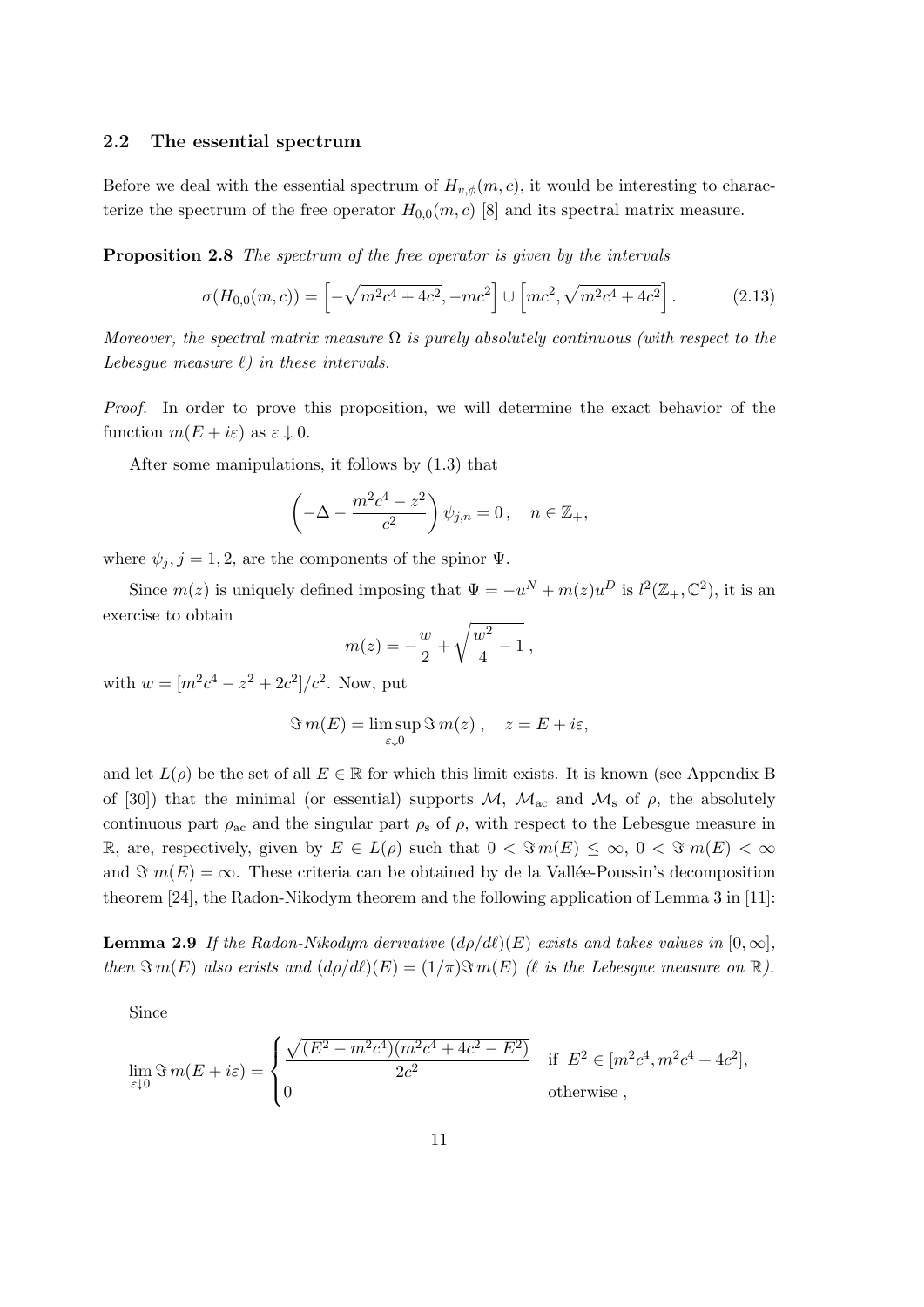it follows by the above criteria and Proposition 2.3 that the spectral matrix measure  $\Omega$ is purely absolutely continuous on the interval defined by (2.13); moreover, the essential spectrum of  $H_{0,0}(m, c)$  coincides with its own spectrum. This conclude the proof of the  $\Box$ 

**Remark 2.10** As we have discussed in Remark 1.2, the operator  $H_{v,\phi}(m, c)$  with boundary condition (1.4) at  $n = -1$  may be written as a rank-one perturbation of  $H_{v,0}(m, c)$ ; hence,  $\sigma_{\rm ess}(H_{v,\phi}(m,c)) = \sigma_{\rm ess}(H_{v,0}(m,c))$ , by Weyl's criterion (see, for instance, Section 11.3 of [6]). Thus, it is sufficient to deal with  $H_{v,0}(m, c)$  in order to determine the essential spectrum of  $H_{v,\phi}(m,c)$ .

We are now ready to prove Theorem 1.3.

Proof. (Theorem 1.3) By taking into account the above results and Remark 2.10, the proof of Theorem 1.3 reduces to a direct extension of Theorem 3.13 in [5] to the discrete Dirac  $\Box$ operator.

The eigenvalues of  $H'_{0,0}(m, c)$  are isolated points of the essential spectrum of  $H_{v,0}(m, c)$ ; hence, they cannot belong to the continuous spectrum of  $H_{v,0}(m, c)$ , neither be eigenvalues of infinite multiplicity (since we have a unidimensional problem). Thus, they must be accumulation points of the discrete spectrum of  $H_{v,0}(m, c)$ .

Since the operator  $H'_{0,0}(m, c)$  is a rank-one perturbation of  $H_{0,0}(m, c)$ , it follows that its spectrum is the union of the interval (2.13) with the possible addition of a finite number of isolated points. Thus, it follows by Theorem 1.3 that the essential spectrum of  $H_{v,\phi}(m,c)$ has the same structure.

## 3 Transfer matrices and Prüfer variables

In order to determine the exact Hausdorff dimension of the spectral matrix measure  $\Omega$  and, consequently, the spectral nature of  $H_{v,\phi}(m, c)$ , we study the exact asymptotic behavior of the solutions to the Dirac eigenvalue equation

$$
H_{v,\phi}(m,c)\Psi = E\Psi , \qquad (3.1)
$$

with  $E \in \mathbb{R}$ ; this is an important step in our approach. It is here that the concepts of transfer matrix and Prüfer variables play a fundamental role. What follows is an adaptation of the material presented in Sections 3 and 4 of [20] to the Dirac operator setting.

For 
$$
E \in \mathbb{C}
$$
, let  
\n
$$
T(n, n-1; E) = \begin{pmatrix} 1 + \frac{m^2 c^4 - (E - V_n)^2}{c^2} & \frac{mc^2 + E - V_n}{c} \\ \frac{mc^2 - E + V_n}{c} & 1 \end{pmatrix}
$$
\n(3.2)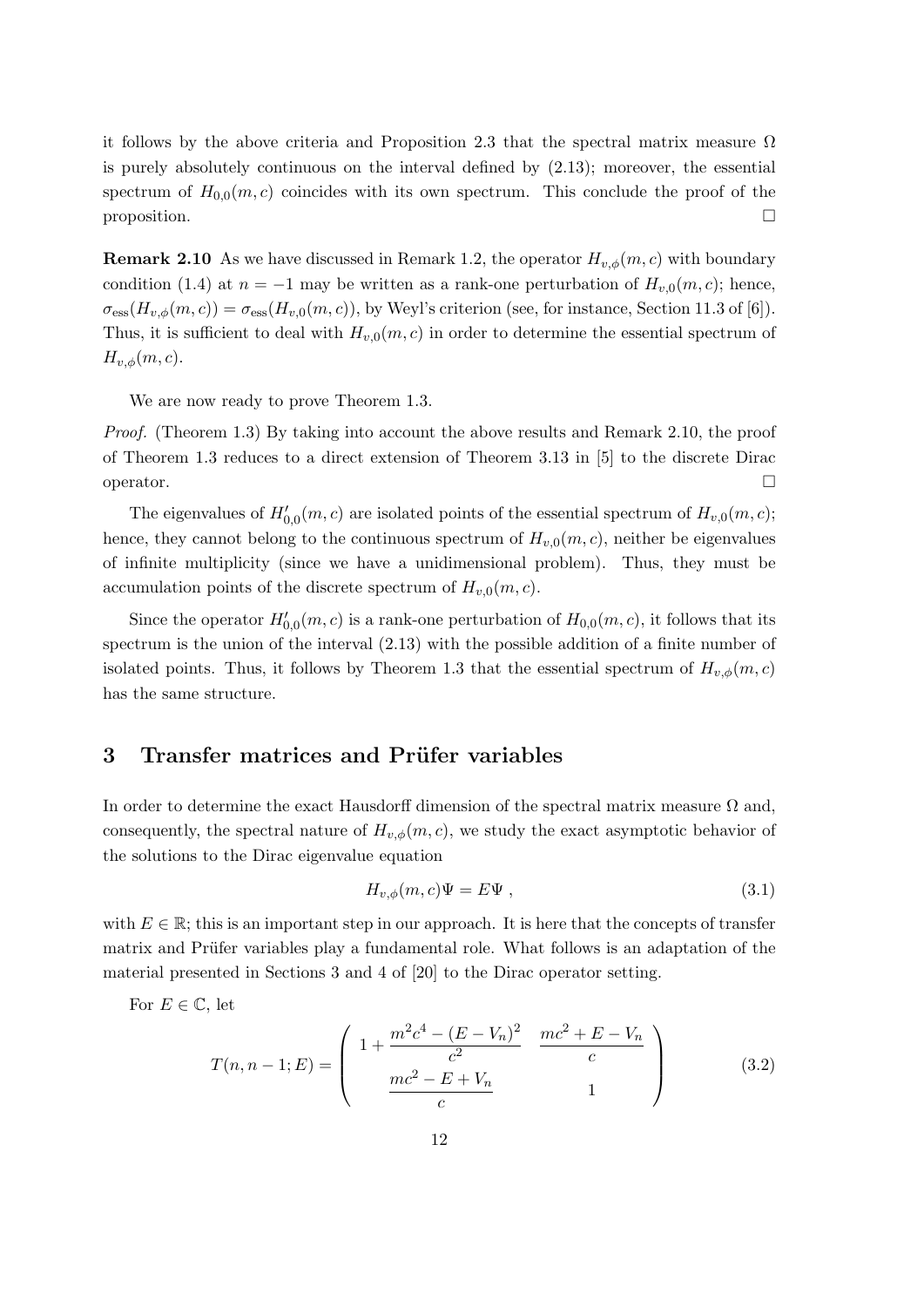be the 2×2 transfer matrix associated with the  $l^2(\mathbb{Z}_+,\mathbb{C}^2)$  solution to the Dirac equation (3.1) (see [7, 8]).

The equation

$$
\begin{pmatrix} \psi_{1,n+1} \\ \psi_{2,n} \end{pmatrix} = T(n, n-1; E) \begin{pmatrix} \psi_{1,n} \\ \psi_{2,n-1} \end{pmatrix}
$$

holds for  $n \geq 0$ , with  $\left(\begin{array}{c} \psi_{1,0} \\ h \end{array}\right)$  $\psi_{2,-1}$  $=\int \frac{\cos \phi}{\cdot}$  $\sin \phi$ satisfying (1.4) for some  $\phi \in [0, \pi]$ . Another important tool is the product of the  $n+1$  first transfer matrices, denoted by

$$
T(n; E) = T(n, n-1; E)T(n-1, n-2; E)...T(0, -1; E).
$$
\n(3.3)

Given the values (1.5) of the potential  $V_n$  and the sparseness condition (1.7), only two different  $2 \times 2$  matrices appear on the r.h.s. of (3.3): that is,

$$
T_v(E) = \begin{pmatrix} 1 + \frac{m^2c^4 - (E - v)^2}{c^2} & \frac{mc^2 + E - v}{c} \\ \frac{mc^2 - E + v}{c} & 1 \end{pmatrix}
$$

and

$$
T_0(E) = \begin{pmatrix} 1 + \frac{m^2c^4 - E^2}{c^2} & \frac{mc^2 + E}{c} \\ \frac{mc^2 - E}{c} & 1 \end{pmatrix}
$$

occur depending on the entry *n* in (3.2) being or not  $a_j^{\omega} \in \mathcal{A}$ .

Let  $E = \pm \sqrt{m^2c^4 + 2c^2(1 - \cos\varphi)}$ , with  $\varphi \in [0, \pi)$ , be parametrizations of the intervals (2.13). Now note that, for such energies, the free matrix  $T_0(E)$  is similar to a purely clockwise rotation  $R(\varphi)$ , that is,

$$
UT_0(E)U^{-1} = \begin{pmatrix} \cos\varphi & \sin\varphi \\ -\sin\varphi & \cos\varphi \end{pmatrix} = R(\varphi) , \qquad (3.4)
$$

where

$$
U \equiv \left( \begin{array}{cc} -\frac{mc^2 - E}{c \sin \varphi} & -\frac{1 - \cos \varphi}{\sin \varphi} \\ 0 & 1 \end{array} \right) .
$$

Note also that U is not uniquely defined since any other matrix  $U' = HU$ , with H commuting with  $R$ , satisfies  $(3.4)$ .

Since the product of rotation matrices is also a rotation, we obtain

$$
UT(n;E)U^{-1} = R((n - a_k^{\omega})\varphi)P(E)R((a_k^{\omega} - a_{k-1}^{\omega})\varphi) \cdots P(E)R((a_1^{\omega} + 1)\varphi)
$$
(3.5)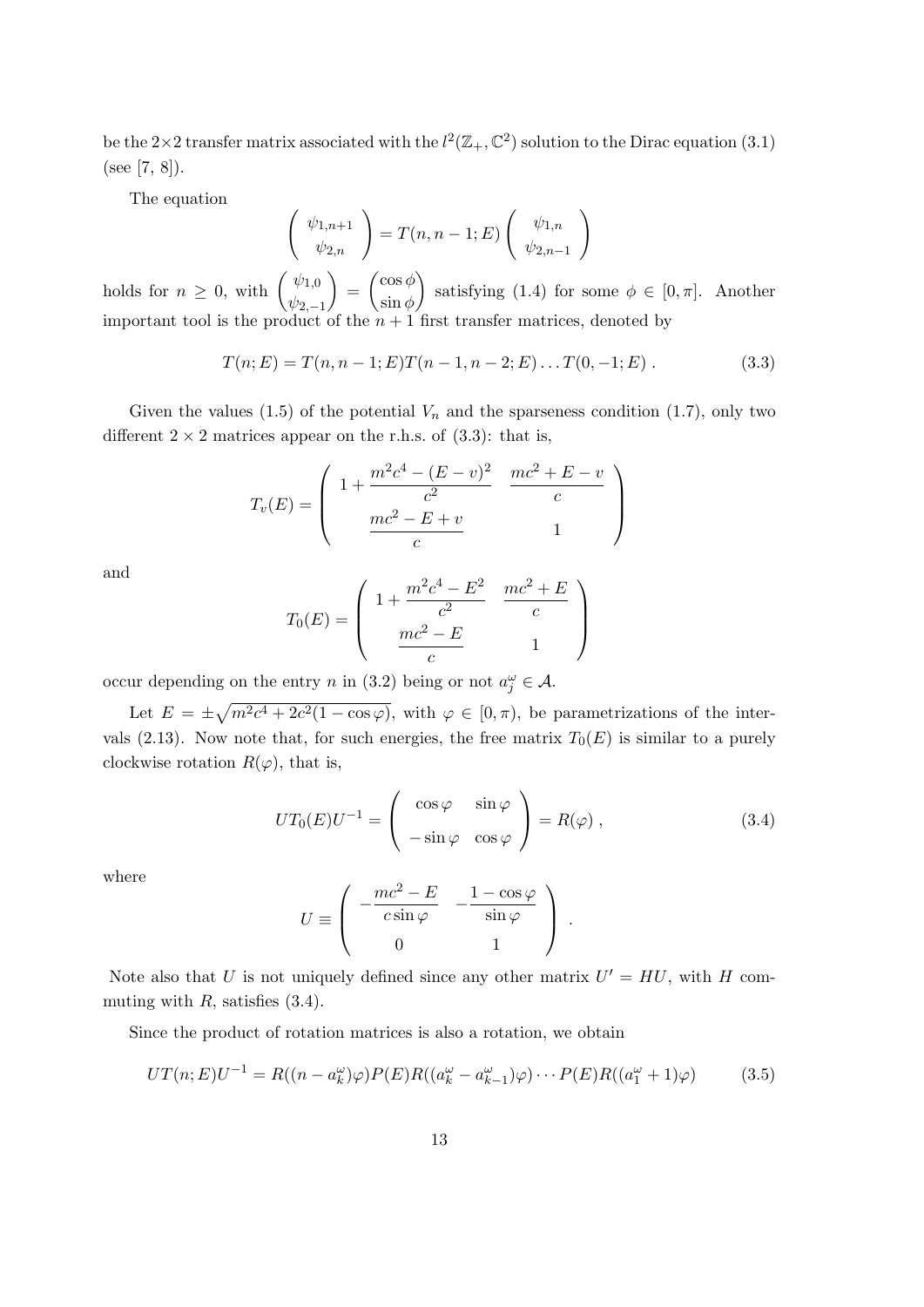as the conjugation of (3.3) by  $U^{-1}$ , for every  $n \in \mathbb{N}$  and  $\omega_j \in \{0, 1, 2, \ldots, [j^n]\}, j \geq 1$ ; k is an integer such that  $a_k^{\omega} \leq n < a_{k+1}^{\omega}$ ;  $P(E)$  is defined by

$$
P(E)R(\varphi) = UT_v(E)U^{-1}
$$
  
= 
$$
\begin{pmatrix} 1 + \frac{vE_{+}}{2c^{2}} - \frac{v^{2}}{c^{2}} & -\frac{v}{2c^{2}}\sqrt{\frac{E_{+}E_{-}}{F}}\left(E_{+} - \frac{4c^{2}}{E_{+}} - 2v\right) \\ -\frac{v}{2c^{2}}\sqrt{\frac{E_{+}F}{E_{-}}} & 1 - \frac{vE_{+}}{2c^{2}} \end{pmatrix}
$$
(3.6)

where  $E_+ = E + mc^2$ ,  $E_- = E - mc^2$  and  $F = m^2c^4 + 4c^2 - E^2$ .

Next we consider the following change of variables, known as EFGP transform:

$$
\mathbf{v}_{\mathbf{k}} := \begin{pmatrix} R_k \cos \theta_k^{\omega} \\ R_k \sin \theta_k^{\omega} \end{pmatrix} = U \begin{pmatrix} \psi_{1,k} \\ \psi_{2,k-1} \end{pmatrix} = \begin{pmatrix} \frac{(E - mc^2)\psi_{1,k}/c - (1 - \cos \varphi)\psi_{2,k-1}}{\sin \varphi} \\ \psi_{2,k-1} \end{pmatrix}, \quad (3.7)
$$

The variables  $R_k$  and  $\theta_k^{\omega}$  are called, respectively, Prüfer radii and angles. Observe that the Prüfer angles are random variables, since  $\omega_i$  are randomly distributed. The Prüfer radii, on the other hand, are random variables only as a function of the Prüfer angles, and their dependence on  $\omega$  will be omitted.

Remark 3.1 The convention we have employed here differs from the convention in [14], since the functions  $\cos \theta_k$  and  $\sin \theta_k$  are exchanged. Nevertheless, the behavior of the Prüfer variables are identical in both conventions.

We nonetheless use a slightly different expression of (3.7), more adequate to relation (3.5). Given the vectors

$$
\mathbf{v}_k = (R_{k-1}\cos\theta_k^{\omega}, R_{k-1}\sin\theta_k^{\omega}), \qquad \tilde{\mathbf{v}}_k = (R_k\cos\tilde{\theta}_k^{\omega}, R_k\sin\tilde{\theta}_k^{\omega}),
$$

the Prüfer variables  $(R_k, \theta_k^{\omega})_{k \geq 0}$  satisfy a recurrence relation induced by

$$
\mathbf{v}_k = R((a_k^{\omega} - a_{k-1}^{\omega})\varphi)\tilde{\mathbf{v}}_{k-1}
$$
\n(3.8)

and

$$
\tilde{\mathbf{v}}_k = P(E)\mathbf{v}_k \,,\tag{3.9}
$$

with  $\mathbf{v}_1 = R((a_1^{\omega} + 1)\varphi)\tilde{\mathbf{v}}_0,$ 

$$
\tilde{\mathbf{v}}_0(\theta_0) = R_0 \begin{pmatrix} \cos \theta_0 \\ \sin \theta_0 \end{pmatrix} = U \begin{pmatrix} \cos \phi \\ \sin \phi \end{pmatrix} = \begin{pmatrix} \frac{(E - mc^2)/c \cos \phi - (1 - \cos \varphi) \sin \phi}{\sin \varphi} \\ \cos \phi \end{pmatrix} ,
$$

$$
R_0^2 = \left( \frac{((E - mc^2) \cos \phi)/c - (1 - \cos \varphi) \sin \phi}{\sin \varphi} \right)^2 + \cos^2 \phi.
$$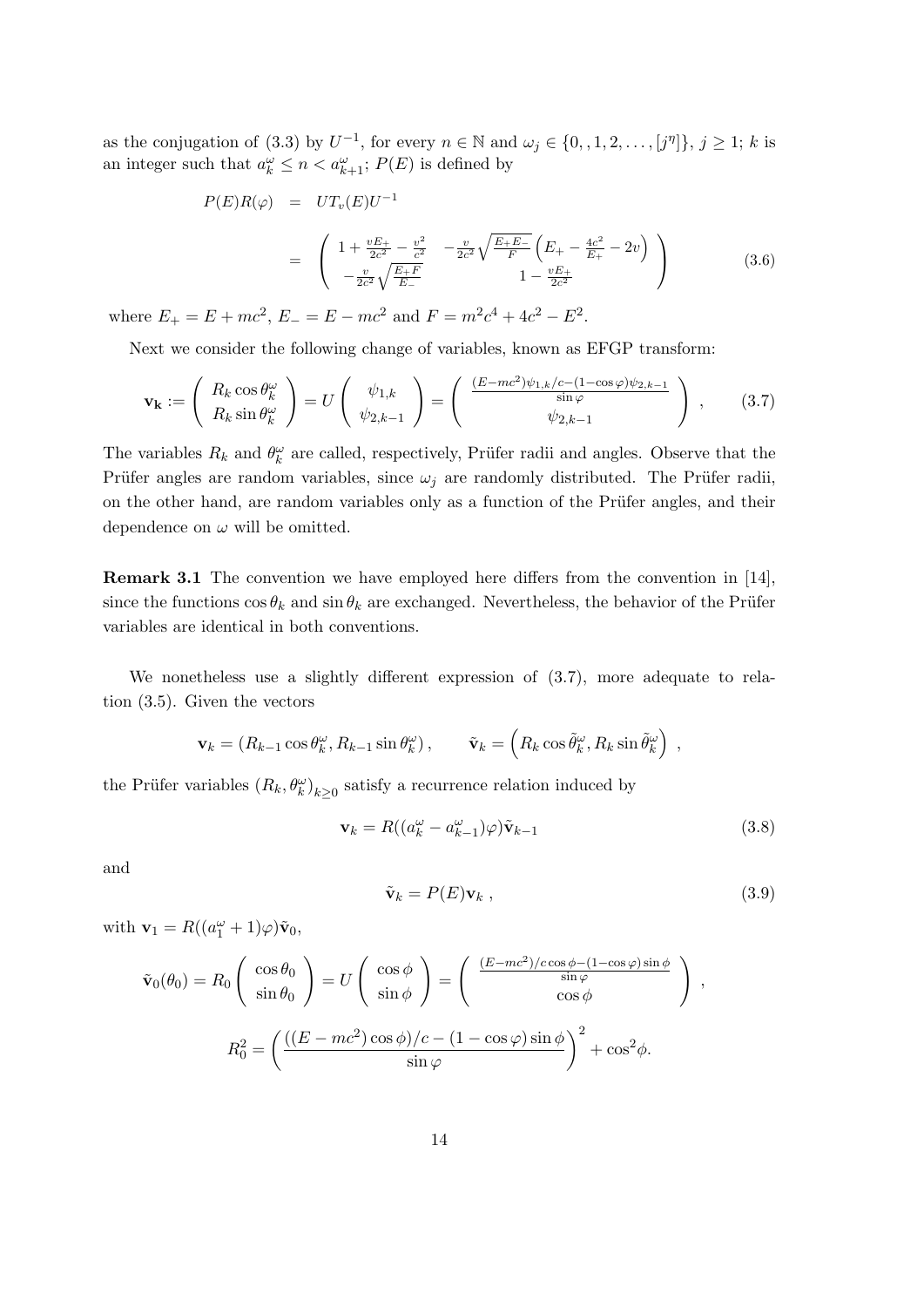Thus, if  $\psi_n = (\psi_{1,n}, \psi_{2,n-1})$  represents a solution to (3.1) satisfying the initial conditions  $\mathbf{u}_0 = (\cos \phi, \sin \phi), \text{ then}$ 

$$
R(\varphi)\tilde{\mathbf{v}}_k = U\mathbf{u}_{a_k+1} .
$$

By equivalence of norms, the growth of  $T(n; E)$  may be controlled by the euclidean norm (see Section 4 of [20] for details)

$$
||UT(n;E)U^{-1}v_0||^2 = ||UT(a_N^{\omega} + 1;E)U^{-1}v_0||^2 = R_N^2,
$$

where the equality holds for any unit vector  $v_0 = (\cos \theta_0, \sin \theta_0)$  and for each n such that  $a_N^{\omega} \le n < a_{N+1}^{\omega}$ . Thus, from equations (3.8), (3.9) and (3.6),  $R_N^2$  can be written as

$$
(R_N)^2 = (R_0)^2 \prod_{n=1}^N \left(\frac{R_n}{R_{n-1}}\right)^2 = (R_0)^2 \left(\exp\left\{\frac{1}{N} \sum_{n=1}^N \ln f(\theta_n^{\omega}, \varphi)\right\}\right)^N.
$$
 (3.10)

with

$$
f(\theta^{\omega}, \varphi) := (A(\varphi)\cos\theta^{\omega} + B(\varphi)\sin\theta^{\omega})^2 + (C(\varphi)\cos\theta^{\omega} + D(\varphi)\sin\theta^{\omega})^2 , \qquad (3.11)
$$

where  $A(\varphi) = 1 + \frac{v(E + mc^2)}{2c^2}$  $\frac{c^2 + mc^2}{2c^2} - \frac{v^2}{c^2}$  $\frac{v^2}{c^2}$ ,  $D(\varphi) = 1 - \frac{v(E + mc^2)}{2c^2}$  $\frac{(+mc^{-})}{2c^{2}},$ 

$$
B(\varphi) = -\frac{v}{2c^2} \sqrt{\frac{E^2 - m^2 c^4}{m^2 c^4 + 4c^2 - E^2}} \left( E + mc^2 - \frac{4c^2}{E + mc^2} - 2v \right)
$$

and

$$
C(\varphi) = -\frac{v}{2c^2} \sqrt{\frac{(E + mc^2)(m^2c^4 + 4c^2 - E^2)}{E - mc^2}}
$$

are the entries of  $P(E)$ .

The Prüfer angles  $(\theta_k^{\omega})_{k\geq 1}$  are, on the other hand, obtained recursively by

$$
\theta_k^{\omega} = \tan^{-1} \left( \frac{C + D \tan \theta_{k-1}^{\omega}}{A + B \tan \theta_{k-1}^{\omega}} \right) - (\beta^k + \omega_k - \omega_{k-1}) \varphi \tag{3.12}
$$

for  $k > 1$ , with  $\theta_1^{\omega}$  given by  $\theta_1^{\omega} = \theta_0 - (a_1 + \omega_1)\varphi$ .

Hence, the determination of the exact asymptotic behavior of the sequence  $(R_n(\theta_0))_{n>1}$ involves an estimate of the Birkhoff-like sum

$$
\frac{1}{N} \sum_{n=1}^{N} \ln f\left(v, \theta_n^{\omega}\right) \tag{3.13}
$$

for N large, which, on the other hand, depends on the distribution properties of the sequence  $(\theta_n^{\omega})_{n\geq 1}$  of the Prüfer angles. The tool that intertwines these elements is the following theorem (recall that a sequence  $w = (x_n)_{n>1}$  is said to be uniformly distributed modulo  $\pi$  $(u, d, mod \pi)$  if it is equally distributed, in fractional portions, over half open subintervals of  $[0, \pi)$ ).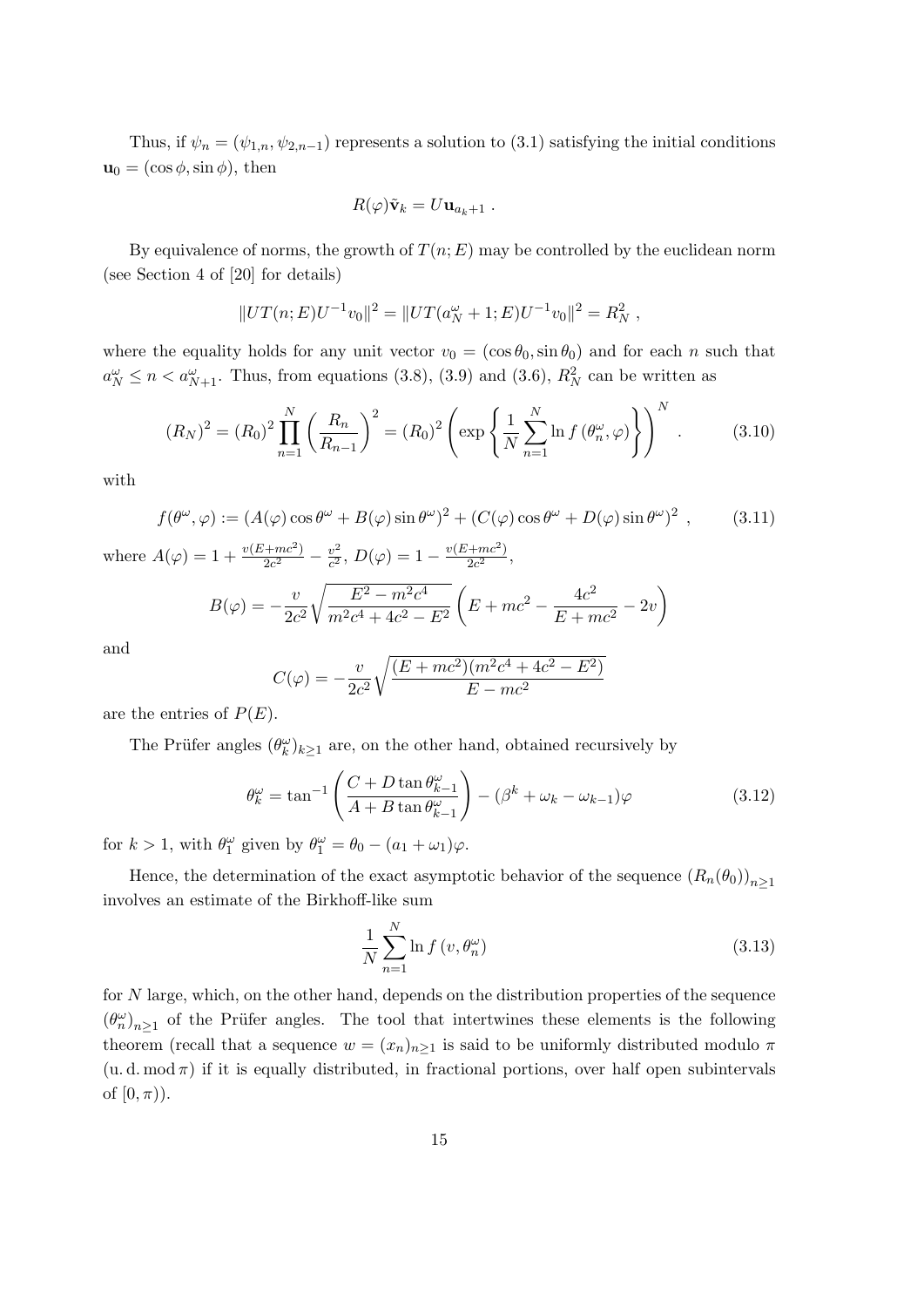**Theorem 3.2 (Theorem 1.1 in [15])** The sequence  $w = (x_n)_{n \geq 1}$  of real numbers  $x_n \in$  $[0, \pi)$  is u. d. mod  $\pi$  if, and only if, for every continuous real function h defined on the closed interval  $I = [0, \pi]$ , we have

$$
\lim_{N \to \infty} \frac{1}{N} \sum_{n=1}^{N} h(\{x_n\}) = \frac{1}{\pi} \int_0^{\pi} h(x) dx \,. \tag{3.14}
$$

Theorem 3.2 provides a criterion that permits the substitution, on the asymptotic limit  $N \to \infty$ , of the average (3.13), by the integral

$$
\frac{1}{\pi} \int_0^{\pi} \ln f(v,\theta) d\theta ,
$$

in case the sequence  $(\theta_n^{\omega})_{n\geq 1}$  of the Prüfer angles is u.d. mod  $\pi$  and  $\ln f(v,\theta)$ , with  $f(v,\theta)$ given by  $(3.11)$ , is a periodic Riemann integrable function of period  $\pi$ .

**Lemma 3.3** The function  $h(\theta) := \ln f(v, \theta)$  is a periodic Riemann integrable function of period  $\pi$ , which average is given by

$$
\frac{1}{\pi} \int_0^{\pi} h(\theta) d\theta = \ln r(v, E) , \qquad (3.15)
$$

with

$$
r(v, E) = 1 + \frac{1}{(m^2c^4 + 4c^2 - E^2)} \frac{v^2}{c^2} \left[ \frac{(E^2 - m^2c^4)^2 + 4m^2c^6}{(E^2 - m^2c^4)} - 4vE + 2v^2 \right].
$$
 (3.16)

Proof. The proof of the lemma is an adaptation of some results presented in Section 4 in [20].

Lemma 3.3 and Theorem 3.2 provide a precise estimate for the asymptotic limit of the "time average" (3.13) under the hypothesis of the u.d. mod  $\pi$  of the sequence  $(\theta_n^{\omega})_{n\geq 1}$  of Prüfer angles.

**Lemma 3.4** Let  $(R_n(\theta_0))_{n\geq 1}$  be the sequence of the Prüfer radii which satisfy the initial conditions  $\mathbf{v}_0 = (\cos \vartheta, \sin \vartheta)$ . Suppose there is a set  $A \subset \mathbb{R}$  of null Lebesgue measure so that the sequence  $(\theta_n^{\omega})_{n\geq 1}$  of the Prüfer angles is u.d. mod  $\pi$  for  $\varphi \in [0, \pi) \backslash A$ . Then,

$$
C_N^{-1}r^N \le (R_N(\theta_0))^2 \le C_Nr^N ,\qquad (3.17)
$$

where  $C_N$  is a real number such that  $C_N > 1$  and  $\lim_{N \to \infty} C_N^{1/N} = (R_0)^2$ , with r given by (3.16).

*Proof.* The inequalities  $(3.17)$  follow from the hypotheses of the lemma, by equations  $(3.10)$ , (3.15) and the estimate

$$
\left|\frac{1}{N}\sum_{n=1}^N \ln f\left(v,\theta_n^{\omega}\right)-\frac{1}{\pi}\int_0^{\pi} \ln f(v,\theta)d\theta\right| \leq CD_N^*,
$$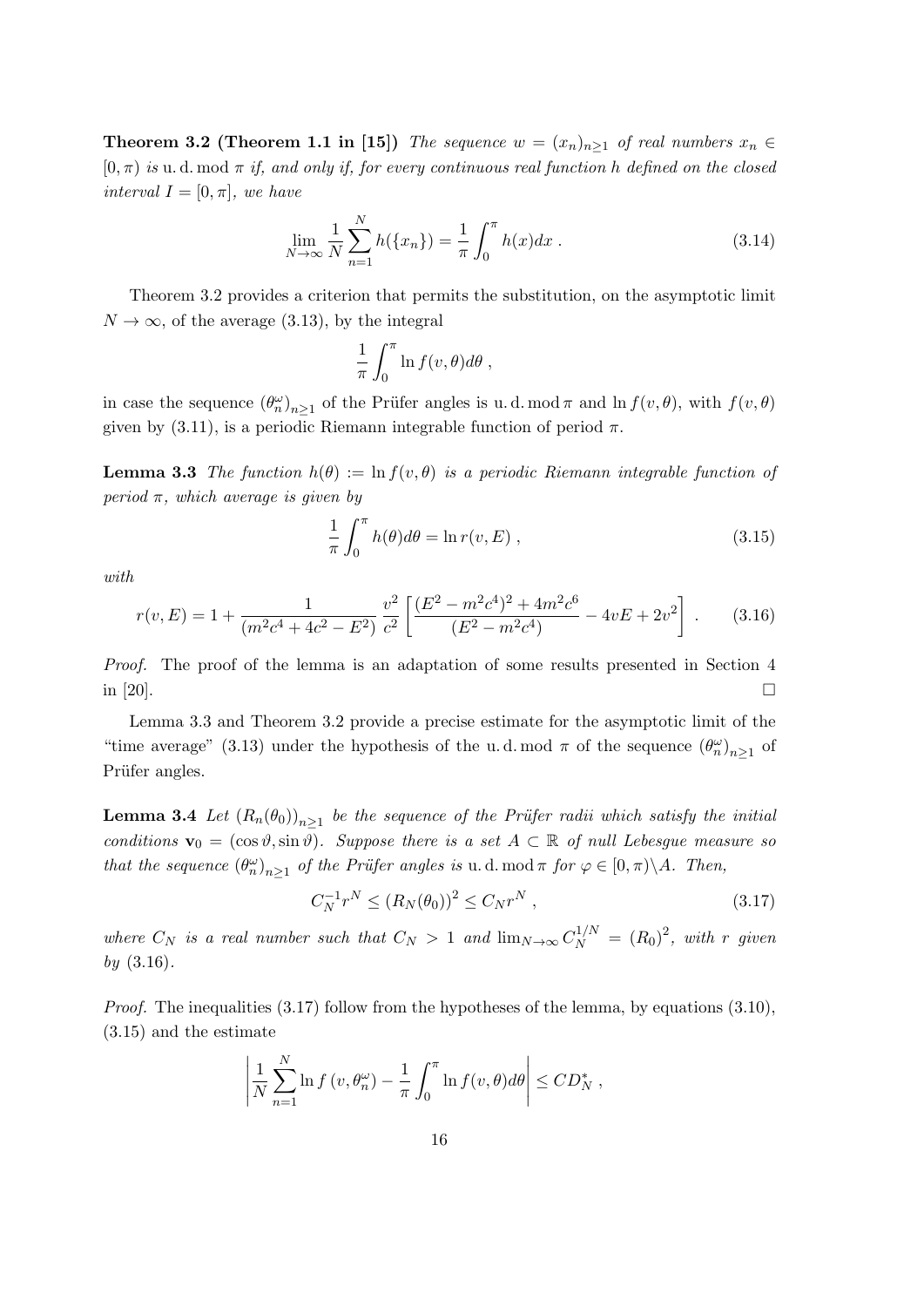where

$$
D_N^*(\theta) = D_N^*(\theta_1,\ldots,\theta_N) = \sup_{0<\theta\leq\pi} \left| \frac{\text{card}(\{k:\theta_k \text{ mod } \pi\in[0,\theta),1\leq k\leq N\})}{N} - \vartheta \right|
$$

is the so-called *discrepancy* of the sequence  $(\theta_n)_{n\geq 1}$  (see [15] for an ample discussion on discrepancy) and  $C$  is some positive constant. For the second part of the lemma, we need the

Theorem 3.5 (Corollary 1.1 of Chapter 2 in [15]) A sequence w is u.d. mod  $\pi$  if, and only if,  $\lim_{N\to\infty} D_N^*(w) = 0.$ 

It follows by the hypothesis of uniform distribution and Theorem 3.5 that

$$
\lim_{N\to\infty} D_N^*(\theta^\omega) = 0 ;
$$

hence,  $\lim_{N\to\infty} C_N^{1/N} = (R_0(\theta_0))^2$ , and the proof of Lemma 3.4 is complete  $\square$ 

Now we finally deal with the uniform distribution of the sequence  $(\theta_n^{\omega})_{n\geq 1}$ .

**Theorem 3.6** The sequence of Prüfer angles  $(\theta_n^{\omega})_{n\geq 1}$  is u.d. mod  $\pi$  for all  $\varphi/\pi \in [0,1]\setminus\mathbb{Q}$ and all  $\omega \in \Lambda$ , apart from a set with null  $\nu$  measure.

*Proof.* The proof is exactly the same of Theorem 3.2 in [2].  $\Box$ 

## 4 Hausdorff dimension of the spectral measure

This section is devoted to the determination of the Hausdorff dimension of the spectral measure of  $H_{v,\phi}(m,c)$ . At the end, the proofs of Theorems 1.4 and 1.5 are presented.

#### 4.1 Basic definitions and generalized subordinacy theory

Firstly we recall some useful definitions. An almost complete description is found in [17]. Given a Borel set  $S \subset \mathbb{R}$  and  $\alpha \in [0,1]$ , consider the number

$$
Q_{\alpha,\delta}(S) = \inf \left\{ \sum_{\nu=1}^{\infty} |b_{\nu}|^{\alpha} : |b_{\nu}| < \delta; S \subset \bigcup_{\nu=1}^{\infty} b_{\nu} \right\},\tag{4.1}
$$

with the infimum taken over all covers by intervals of size at most  $\delta$ . The limit

$$
h^{\alpha}(S) = \lim_{\delta \downarrow 0} Q_{\alpha,\delta}(S) , \qquad (4.2)
$$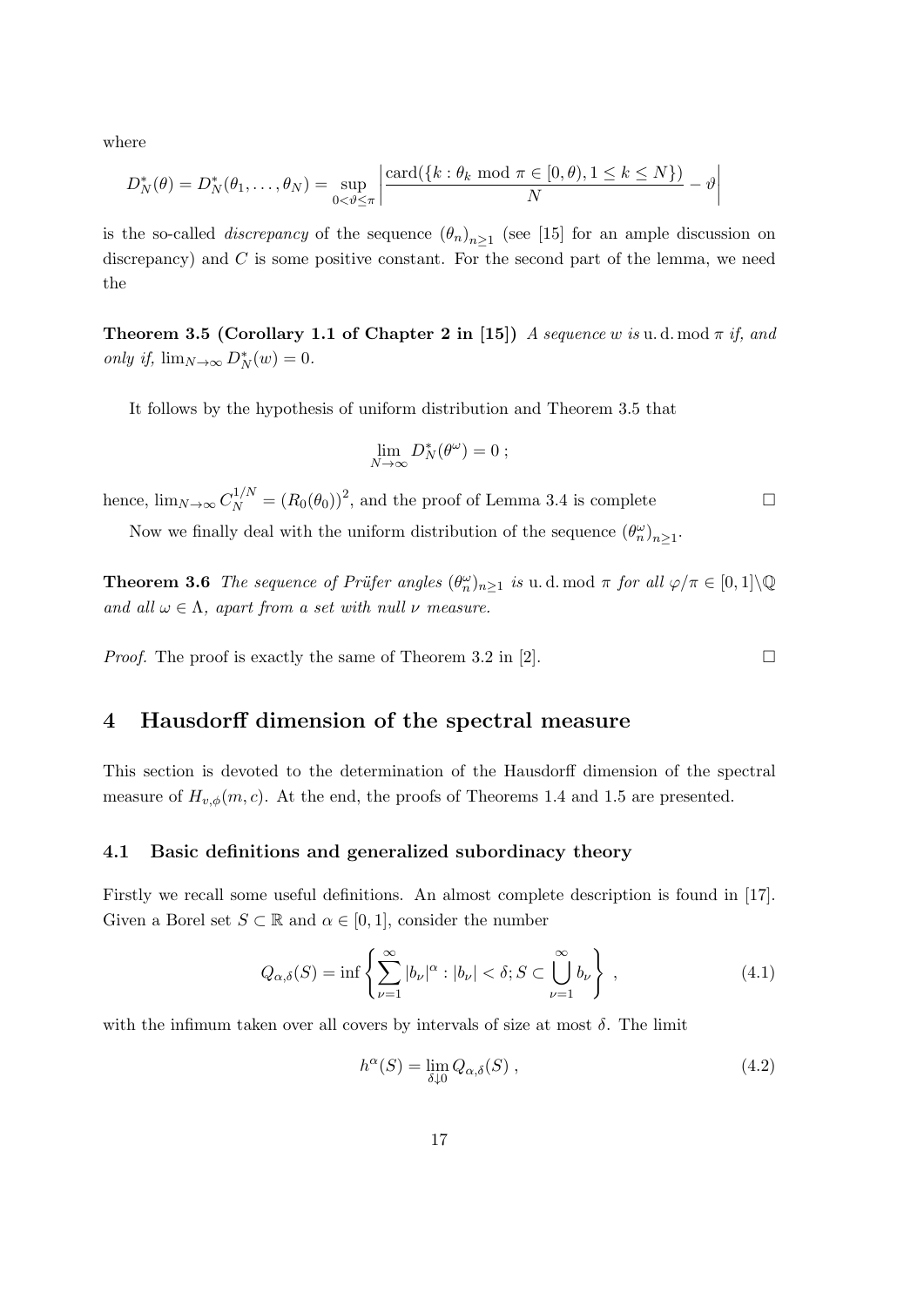is called  $\alpha$ -dimensional Hausdorff (outer) measure. The counting measure, at  $\alpha = 0$ , and the Lebesgue measure, at  $\alpha = 1$ , are important particular cases. It is clear by the definitions (4.1) and (4.2) that  $h^{\alpha}(S)$  is an outer measure on R (see [10]). For  $\beta < \alpha < \gamma$ ,

$$
\delta^{\alpha - \gamma} Q_{\gamma, \delta}(S) \leq Q_{\alpha, \delta}(S) \leq \delta^{\alpha - \beta} Q_{\beta, \delta}(S) ,
$$

holds for any  $\delta > 0$  and  $S \subset \mathbb{R}$ . So, if  $h^{\alpha}(S) < \infty$ , then  $h^{\gamma}(S) = 0$  for  $\gamma > \alpha$ ; if  $h^{\alpha}(S) > 0$ , then  $h^{\beta}(S) = \infty$  for  $\beta < \alpha$ . Thus, for every Borel set S, there is a unique  $\alpha_S$  such that  $h^{\alpha}(S) = 0$  if  $\alpha > \alpha_S$  and  $h^{\alpha}(S) = \infty$  if  $\alpha_S < \alpha$ . The number  $\alpha_S$  is called the *Hausdorff* dimension of the set  $S$ .

Another useful concept is the *exact dimension* of a measure, taken from [23].

**Definition 4.1** A Borel measure  $\mu$  in R is said to be of exact dimension  $\alpha$ ,  $\alpha \in [0,1]$ , if two requirements hold: (1) for every  $\beta \in [0, 1]$  with  $\beta < \alpha$  and S a set of dimension  $\beta$ ,  $\mu(S) = 0$ (which means that  $\mu(S)$  gives zero weight to any set S with  $h^{\alpha}(S) = 0$ ); (2) there is a set S<sub>0</sub> of dimension  $\alpha$  which supports  $\mu$  in the sense that  $\mu(\mathbb{R}\setminus S_0) = 0$ .

Finally, we recall the notions of continuity and singularity of a measure with respect to the Hausdorff measure. Given  $\alpha \in [0,1]$ , a measure  $\mu$  is called  $\alpha$ -continuous if  $\mu(S) = 0$ for every set S with  $h^{\alpha}(S) = 0$ ; it is called  $\alpha$ -singular if it is supported on some set S with  $h^{\alpha}(S) = 0.$ 

**Remark 4.2** It is possible to reformulate Definition 4.1 in this context: a measure  $\mu$  is said to have exact dimension  $\alpha$  if, for every  $\epsilon > 0$ , it is simultaneously  $(\alpha - \epsilon)$ -continuous and  $(\alpha + \epsilon)$ -singular.

Jitomirskaya and Last [12] extended, to Hausdorff measures, the Gilbert-Pearson theory of subordinacy [11] for Lebesgue measures, which relates the spectral property of  $\rho$  to the rate of growth of the solutions to the Schrödinger equation. Now we describe the extension of these results to Dirac operators (1.2).

A solution  $\Psi$  to (3.1) is said to be subordinate if

$$
\lim_{l \to \infty} \frac{\|\Psi\|_{l}}{\|\Phi\|_{l}} = 0
$$

holds for any linearly independent solution  $\Phi$  to (3.1), where  $\lVert \cdot \rVert_l$  denotes the  $l^2(\mathbb{Z}_+,\mathbb{C}^2)$ norm truncated at the length  $l \in \mathbb{R}$ , i.e.,

$$
\|\Psi\|_{l}^{2} \equiv \sum_{n=0}^{[l]} \left[ |\psi_{1,n}|^{2} + |\psi_{2,n}|^{2} \right] + (l - [l]) \left( |\psi_{1,[l]+1}|^{2} + |\psi_{2,[l]+1}|^{2} \right) ,
$$

[ $l$ ] the integer part of  $l$ .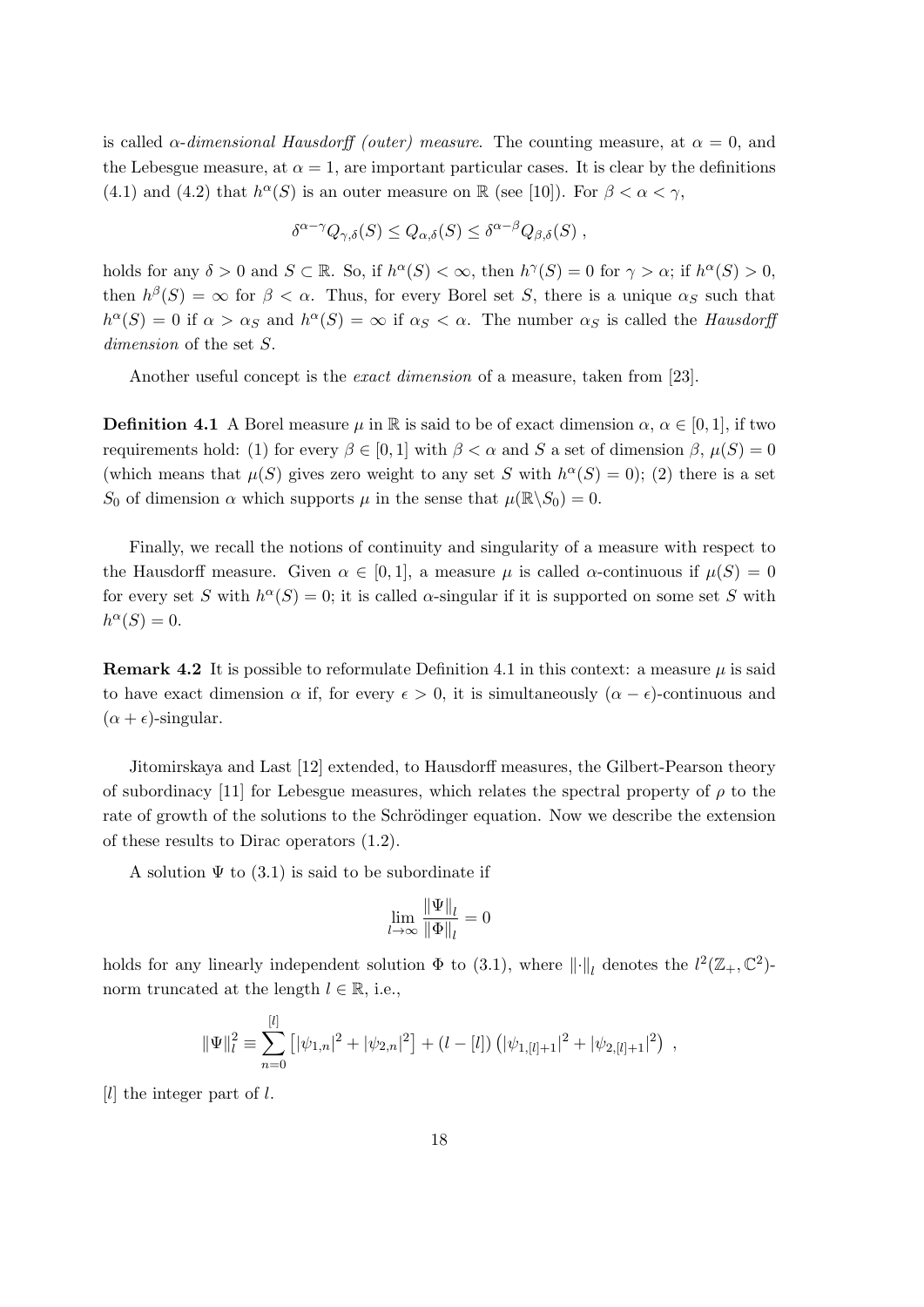Following Jitomirskaya-Last [12], for any given  $\epsilon > 0$  introduce a length  $l(\epsilon) \in (0,\infty)$  by the equality

$$
\left\|u^D\right\|_{l(\epsilon)}\left\|u^N\right\|_{l(\epsilon)} = \frac{c}{2\epsilon} \tag{4.3}
$$

(see equation (1.12) in [12]), where  $u^D$  and  $u^N$  are the solutions to (3.1) which satisfy the initial conditions (2.4).

At most one of the solutions  $\{u^D, u^N\}$  to (3.1) belongs to  $l^2(\mathbb{Z}_+,\mathbb{C}^2)$ , thanks to the constancy of the Wronskian, which follows by the Green's identity; that is, for  $n \ge -1$ ,

$$
\sum_{n=0}^{N} (\Psi_n^*(H_D \Phi)_n - (H_D \Psi)_n^* \Phi_n) = W[\Phi, \Psi](N) - W[\Phi, \Psi](-1) = 0,
$$

(where  $W[\Phi, \Psi](n) = c(\phi_{1,n+1}\psi_{2,n}^* - \phi_{2,n}\psi_{1,n+1}^*)$ ; see also Chapter 9 in [3]). Hence, the lefthand side of  $(4.3)$  is a monotone increasing function of l which vanishes at  $l = 0$  and diverges as  $l \to \infty$ . On the other hand, the right-hand side of (4.3) is a monotone decreasing function of  $\epsilon$  which diverges as  $\epsilon \to 0$ . It is then concluded that the function  $l(\epsilon)$  is a well-defined monotone decreasing and continuous function of  $\epsilon$  which diverges as  $\epsilon \to 0$ .

What follows is the version of Jitomirskaya-Last inequalities for the discrete Dirac operators.

**Theorem 4.3** Let  $H_D(m, c)$  be the Dirac operator (1.2) that satisfies the boundary condition (1.8). Given  $\epsilon > 0$ , we obtain

$$
\frac{5 - \sqrt{24}}{m(E + i\epsilon)} \le \frac{||u^D||_{l(\epsilon)}}{||u^N||_{l(\epsilon)}} \le \frac{5 + \sqrt{24}}{m(E + i\epsilon)}.
$$

In order to prove this theorem, we only need the following lemma, which is an adaptation of Lemma 3.1 in [12]; with such result at hand, the proof of Theorem 4.3 follows the same lines as the proof of Theorem 1.1 in [12].

The function  $\chi_n(z)$  in Lemma 4.4 is nothing but the unique  $l^2(\mathbb{Z}_+,\mathbb{C}^2)$  solution of the Dirac equation (2.3), the one associated with the definition of  $m(z)$  (see Section 2).

**Lemma 4.4 (Variation of Parameters)** For every  $n \geq 0$ ,  $\chi_n(z)$  satisfies the identity

$$
\begin{pmatrix}\n\chi_{1,n+1}(z) \\
\chi_{2,n}(z)\n\end{pmatrix} = -\begin{pmatrix}\nu_{1,n+1}^N(E) \\
u_{2,n}^N(E)\n\end{pmatrix} + m(z) \begin{pmatrix}\nu_{1,n+1}^D(E) \\
u_{2,n}^D(E)\n\end{pmatrix}
$$
\n
$$
- \frac{i\epsilon}{c} \begin{pmatrix}\nu_{1,n+1}^N(E) \\
u_{2,n}^N(E)\n\end{pmatrix} \sum_{k=1}^n \{u_{1,k+1}^D(E)\chi_{1,k}(z) + u_{2,k}^D(E)\chi_{2,k}(z)\}
$$
\n
$$
+ \frac{i\epsilon}{c} \begin{pmatrix}\nu_{1,n+1}^D(E) \\
u_{2,n}^D(E)\n\end{pmatrix} \sum_{k=1}^n \{u_{1,k+1}^N(E)\chi_{1,k}(z) + u_{2,k}^N(E)\chi_{2,k}(z)\} . (4.4)
$$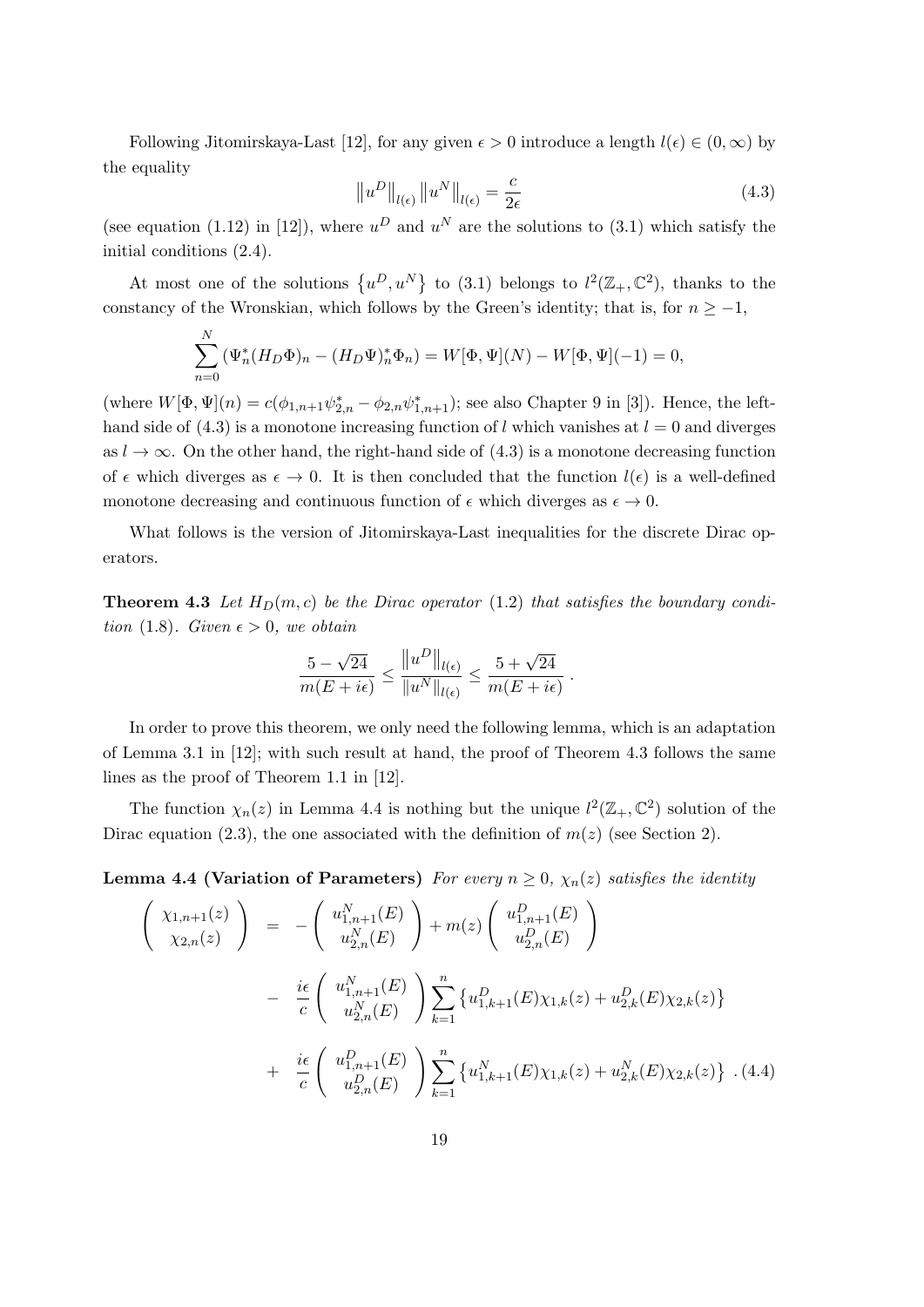*Proof.* We denote by  $\begin{pmatrix} \tilde{v}_{1,n+1}(E) \\ \tilde{v}_{2,n}(E) \end{pmatrix}$  the right-hand side of (4.4), and let  $\begin{pmatrix} \tilde{v}_{1,0}(E) \\ \tilde{v}_{2,-1}(E) \end{pmatrix} = \begin{pmatrix} m(z) \\ -1 \end{pmatrix}$ . Regarding the Wronskian constancy, it is easy to verify that

$$
\begin{pmatrix}\n\tilde{v}_{1,n+1}(E) \\
\tilde{v}_{2,n}(E)\n\end{pmatrix} = \begin{pmatrix}\n\tilde{v}_{1,n}(E) + \frac{mc^2 - V_n + E}{c}\tilde{v}_{2,n}(E) + \frac{i\epsilon}{c}\chi_{2,n}(z) \\
\tilde{v}_{2,n-1}(E) + \frac{mc^2 - V_n + E}{c}\tilde{v}_{1,n}(E) - \frac{i\epsilon}{c}\chi_{1,n}(z)\n\end{pmatrix}
$$

holds for every  $n \ge -1$ . Since

$$
\begin{pmatrix} \chi_{1,n+1}(z) \\ \chi_{2,n}(z) \end{pmatrix} = \begin{pmatrix} \chi_{1,n}(z) + \frac{(mc^2 - V_n + E + i\epsilon)\chi_{2,n}(z)}{c} \\ \chi_{2,n-1}(z) + \frac{(mc^2 - V_n - E - i\epsilon)\chi_{1,n}(z)}{c} \end{pmatrix}
$$

and that  $\binom{\tilde{v}_1,0(E)}{\tilde{v}_2,-1(E)} = \binom{m(z)}{-1} = \binom{\chi_1,0(E)}{\chi_2,-1(E)}$ , it follows by induction that  $\tilde{v}_n(z) = \chi_n(z)$  for every  $n \geq 0$ .

It is a direct consequence of Theorem 4.3 that Theorem 1.2 in [12] and its corollaries also hold true: if  $\rho$  is defined by (2.7), then, with  $b = \alpha/(2 - \alpha)$ ,

$$
D_{\rho}^{\alpha}(E) := \limsup_{\epsilon \downarrow 0} \frac{\rho\left((E - \epsilon, E + \epsilon)\right)}{(2\epsilon)^{\alpha}} = \infty
$$

if, and only if,

$$
\liminf_{l \to \infty} \frac{\|u^D\|_l}{\|u^N\|_l^b} = 0,
$$

and  $D_{\rho}^{\alpha}(E)$  is the so called *Hausdorff upper derivative* of  $\rho$  at E (see [17] for a detailed discussion of this concept).

Before we proceed, we need some important results regarding the behavior of the generalized eigenfunction  $u^D$ . Next we present a version of Theorem 3.10 in [19].

**Proposition 4.5** Fix  $\delta > 0$ . For almost every E with respect to the measure  $\rho$ ,

$$
\frac{1}{l} \sum_{n=0}^{l} \left( \left| u_{1,n}^{D}(E) \right|^{2} + \left| u_{2,n}^{D}(E) \right|^{2} \right) \leq C_{E} \left( \ln l \right)^{1+\delta}, \quad l \geq 2. \tag{4.5}
$$

In particular, by taking  $\delta = 1$ ,

$$
\limsup_{l \to \infty} \frac{\|u^D(E)\|}{l^{1/2} \ln l} < \infty \tag{4.6}
$$

*Proof.* Define the function  $g_k(E) = 2^{-k} \sum_{n=0}^{2^k} (|u_{1,n}^D(E)|^2 + |u_{2,n}^D(E)|^2)$ . It follows from Proposition 3.3 in [19] (in fact, from a straightforward adaptation of this result) that  $\int g_k(E)d\rho_{\rm ac}(E) \leq C < \infty$ ; thus,  $\sum_{k=0}^{\infty} k^{-1-\delta}g_k(E) \in L^1(\mathbb{R}, d\rho)$ . This implies the inequality  $g_k(E) \leq \widetilde{C}_E k^{1+\delta}$  for almost every E with respect to  $\rho$ . Let  $2^{k-1} \leq l \leq 2^k$ . Then

$$
\frac{1}{l} \sum_{n=0}^{l} \left( \left| u_{1,n}^{D}(E) \right|^{2} + \left| u_{2,n}^{D}(E) \right|^{2} \right) \le 2 \widetilde{C}_{E} k^{1+\delta} \le C_{E} (\ln l)^{1+\delta} ,
$$

with  $C_E = 2\left(1 + \frac{1}{\ln 2}\right)\widetilde{C}_E$ . In particular, by picking the particular value  $\delta = 1$ , relation (4.6) follows from (4.5). This completes the proof of the proposition.  $\Box$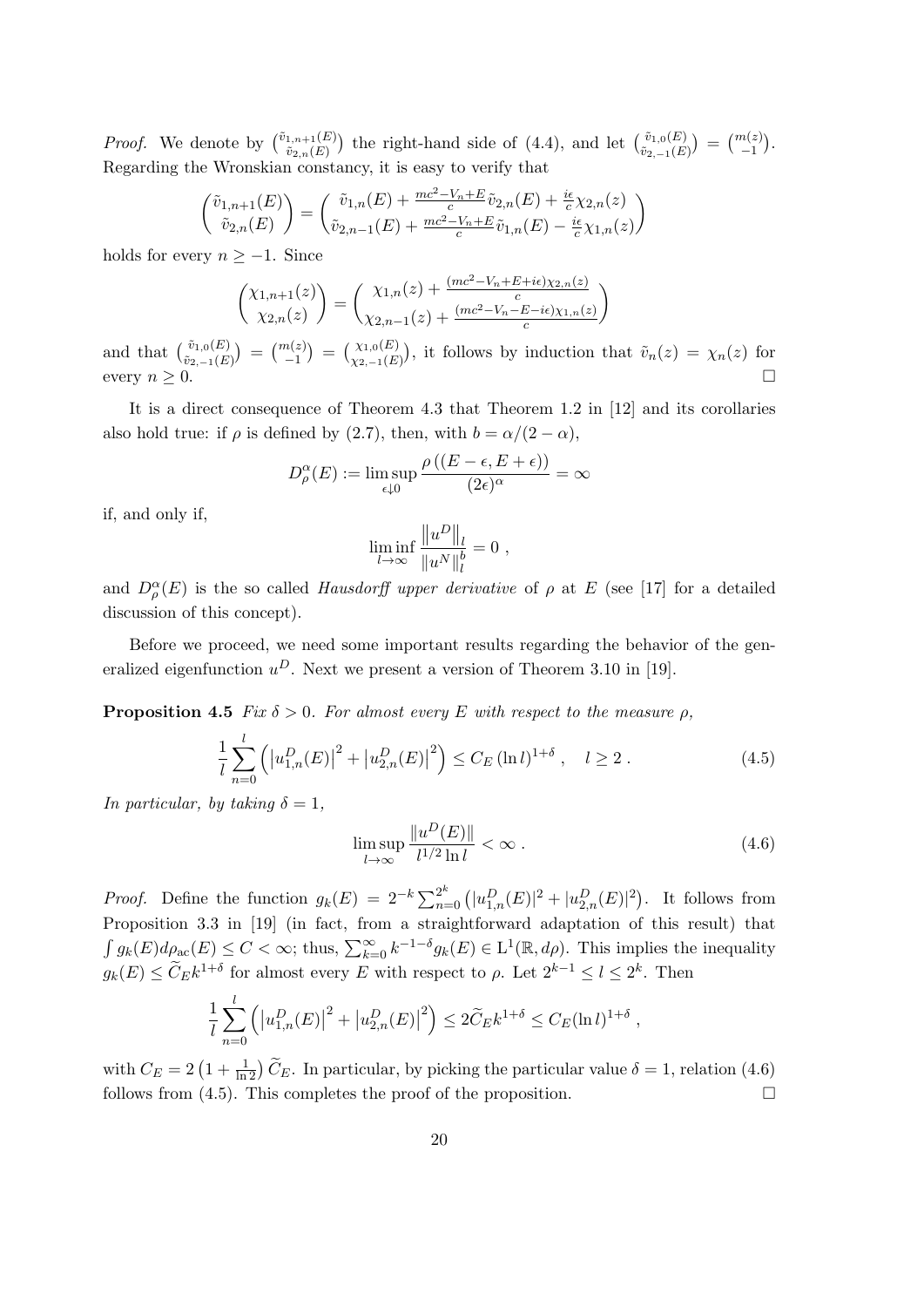**Lemma 4.6** Let  $u^D(E)$  and  $u^N(E)$  be the solutions to (3.1) that satisfy the initial conditions (2.4). Then

$$
||u^D(E)||_l||u^N(E)||_l \geq c l.
$$

Proof. Since the Wronskian is constant, it follows that

$$
W[u^D, (u^N)^*](n) = c\left(u_{1,n+1}^D u_{2,n}^N - u_{1,n+1}^N u_{2,n}^D\right) = W[u^D, (u^N)^*](-1) = c
$$

for every  $n \geq 0$ . Thus,

$$
\sum_{n=0}^{l-1} c = \sum_{n=0}^{l-1} W[u^D, (u^N)^*](n) \le \left| \left\langle \begin{pmatrix} (u_{1,n+1}^D(E))^* \\ (u_{2,n}^D(E))^* \end{pmatrix}, \begin{pmatrix} u_{2,n}^N(E) \\ -u_{1,n+1}^N(E) \end{pmatrix} \right\rangle_{l-1} \right|
$$
  

$$
\le \left| \left| \begin{pmatrix} u_{1,n+1}^D(E) \\ u_{2,n}^D(E) \end{pmatrix} \right|_{l-1} \right| \left| \begin{pmatrix} u_{1,n+1}^N(E) \\ u_{2,n}^N(E) \end{pmatrix} \right|_{l-1},
$$

where we have used Cauchy-Schwarz inequality in the last step. Hence,

$$
||u^D(E)||_l||u^N(E)||_l \geq c l,
$$

which concludes the proof of the lemma.  $\Box$ 

By taking into account the above adaptations to the Dirac operator, the proofs of Corollary 4.7(a) and (b) follow the same lines of the proofs of Corollaries 4.4 and 4.5 in [12], respectively.

**Corollary 4.7** (a) Suppose that for some  $\alpha \in [0,1)$  and every E in some Borel set F, every solution  $\Psi$  to the Dirac eigenvalue equation (3.1) obeys

$$
\limsup_{l\to\infty}\frac{\|\Psi\|_l^2}{l^{2-\alpha}}<\infty.
$$

Then, the restriction  $\rho(F \cap \cdot)$  is  $\alpha$ -continuous.

(b) Suppose that

$$
\liminf_{l \to \infty} \frac{\left\|u^D(E)\right\|_l^2}{l^{\alpha}} = 0\tag{4.7}
$$

is satisfied for every E in some Borel set F. Then the restriction  $\rho(F \cap \cdot)$  is  $\alpha$ -singular.

Corollary 4.7 can be rewritten in terms of the one-dimensional  $2 \times 2$  transfer matrices  $T(n; E)$  defined by (3.3). This approach, based on Corollary 3.7 in [1], is of particular importance in our problem, since we have obtained in Section 3 the exact behavior of these matrices for a sparse potential like (1.5).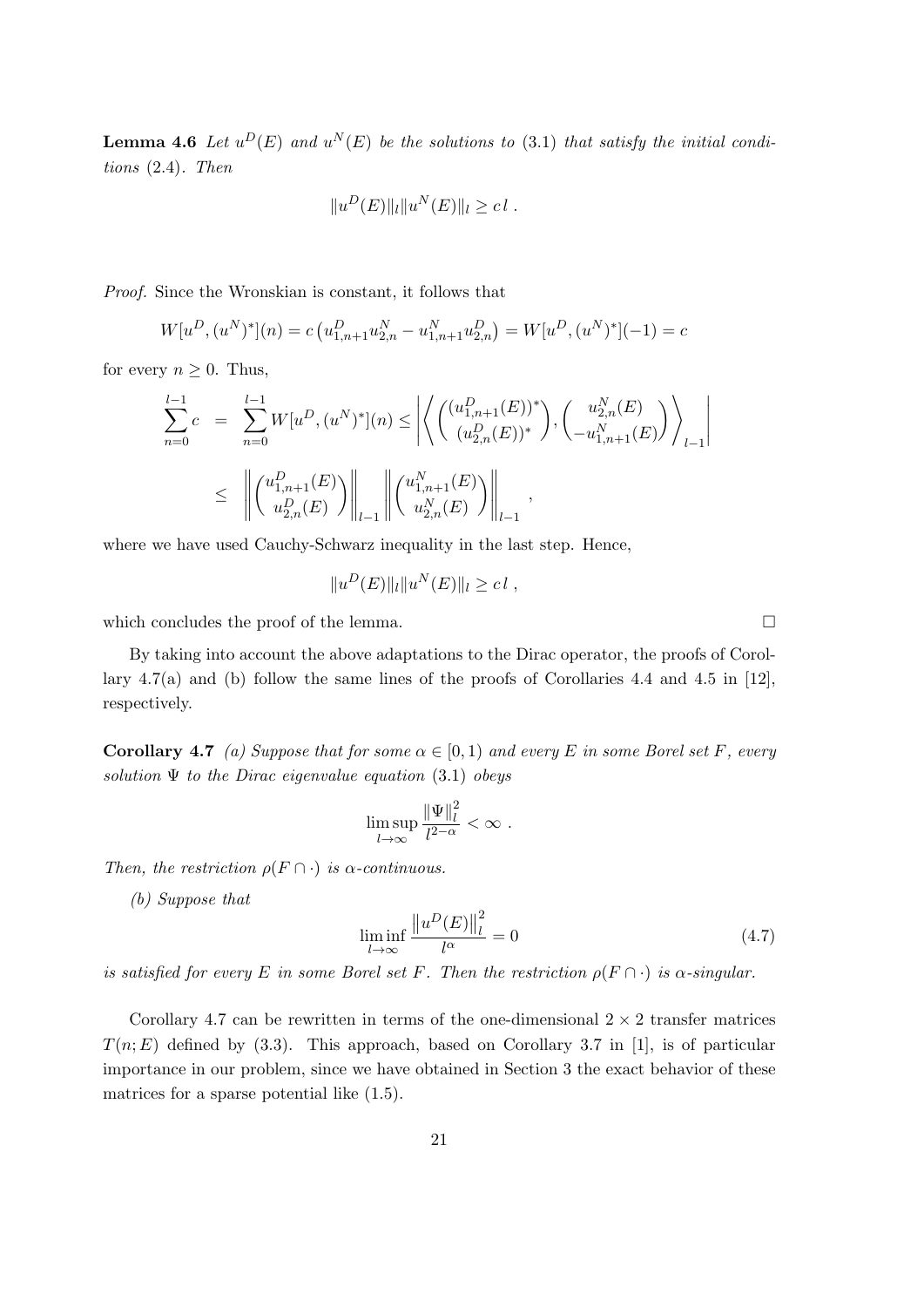**Corollary 4.8** Suppose that for some  $\alpha \in [0,1)$  and every E in some Borel set  $A \subset \mathbb{R}$ ,

$$
\limsup_{l \to \infty} \frac{1}{l^{2-\alpha}} \sum_{n=0}^{l} ||T(n;E)||^2 < \infty \,, \tag{4.8}
$$

with  $\lVert \cdot \rVert$  some matrix norm. Then the restriction  $\rho(A \cap \cdot)$  is  $\alpha$ -continuous.

*Proof.* By choosing  $\theta_1 = 0$  and  $\theta_2 = \pi/2$ , it follows from a straightforward adaptation of Theorem 2.3 in  $[14]$  that there exists a constant D such that

$$
||T(n-1;E)|| \ge C \max \{ R_n(0), R_n(\pi/2) \},
$$

where  $R_n(\theta)$  is the Prüfer radius at *n* starting from the initial condition  $\mathbf{v}_{\theta} = \begin{pmatrix} \cos \theta \\ \sin \theta \end{pmatrix}$  $\sin \theta$  $\bigg),$ explicitly,  $C = \sqrt{\frac{(E + mc^2)(2c + E - mc^2)}{(E - mc^2)(2c - E - mc^2)}}$  $\frac{(E+mc^2)(2c+E-mc^2)}{(E-mc^2)(2c-E-mc^2)}$ . Since

$$
R_n^2(\theta_{1(2)}) = \frac{4c^2(E - mc^2)}{(E + mc^2)(4c^2 + m^2c^4 - E^2)} \left| u_{1,n}^{D(N)} \right|^2 + \frac{4c^2}{(4c^2 + m^2c^4 - E^2)} \left| u_{2,n-1}^{D(N)} \right|^2
$$

$$
- \frac{4c(E - mc^2)}{4c^2 + m^2c^4 - E^2} \Re \left\{ u_{1,n}^{D(N)} (u_{2,n-1}^{D(N)})^* \right\}
$$

(see  $(3.7)$ ), we obtain the inequality

$$
D\left[\left|u_{1,n}^{D(N)}\right|^2 + \left|u_{2,n-1}^{D(N)}\right|^2\right] \leq R_n^2(\theta_{1(2)}) ,
$$

with  $D = \frac{2c(E-mc^2)(2c-E-mc^2)}{(E+mc^2)(4c^2+m^2c^4-E^2)}$  $\frac{2c(E-mc^{2})(2c-E-mc^{2})}{(E+mc^{2})(4c^{2}+m^{2}c^{4}-E^{2})}$ . Thus,  $\sum$ l  $n=0$  $||T(n; E)||^2 \ge C_1 \max \{ ||u^D(E)||$  $\frac{2}{l+1}, \|u^N(E)\|$  $\begin{matrix} 2 \\ l+1 \end{matrix}$  $(4.9)$ 

 $C_1 = C \times D$ . Hypothesis (4.8), together with (4.9), imply Corollary 4.8.

Note that the growth of the norm of the transfer matrix gives exactly the growth of the increasing solution. This fact will be of great importance later on.

#### 4.2 Hausdorff dimension and spectral transition

The last step in the determination of the Hausdorff dimension of the measure  $\rho$  is the following extension of Proposition 3.9 in [1]:

**Proposition 4.9** Let  $A = (a_n)_{n \geq 1}$  be given by (1.7),  $E \in \mathbb{R}$  and assume that the sequence  $(\theta_n^{\omega})_{n\geq 1}$  of Prüfer angles (3.12) is u.d. mod  $\pi$  for every  $\theta_0 \in [0,\pi)$ , almost every  $\varphi \in$  $[0, \pi)$  (w.r.t. Lebesgue measure) and almost every  $\omega \in \Xi$ . Then, there is a generalized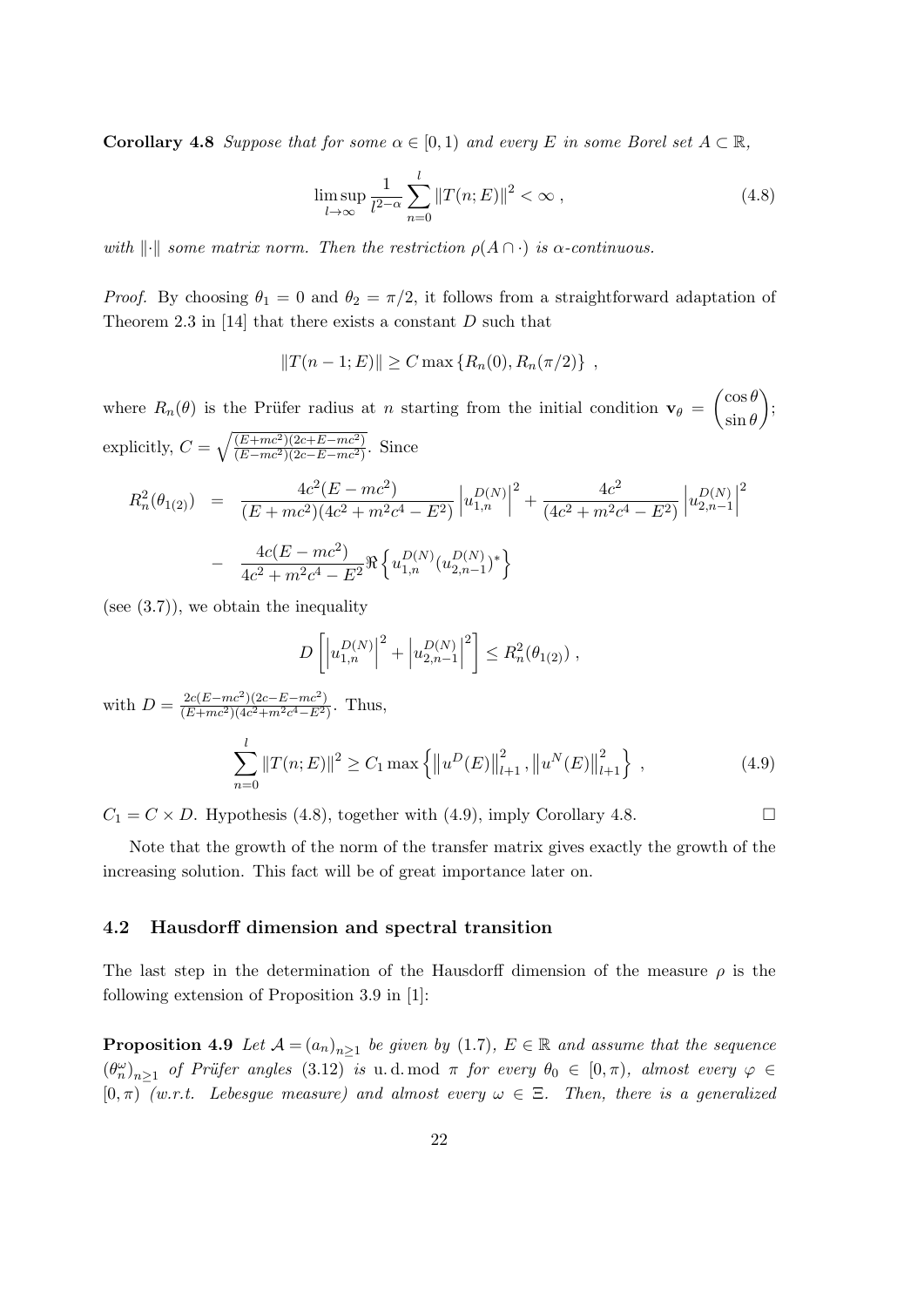eigenfunction  $\Psi$  (i.e.,  $\Psi$  satisfies  $H_{v,\phi}(m,c)\Psi = E\Psi$  and the phase boundary condition (1.4)) such that

$$
C_n^{-1}r^{n/2} \le R_n(\phi) \le C_n r^{n/2} \tag{4.10}
$$

holds with r given by (3.16) and  $C_n^{1/n} \searrow R_0(\phi)$  as  $n \to \infty$ . In addition, there exists a subordinate solution  $\Phi$  (with  $\alpha^*$ -phase boundary condition) for energy E such that, for all sufficiently large n, the Prüfer radius associated with  $\Phi$  satisfies

$$
|R_n(\alpha^*)| \le \tilde{C}_n r_j^{-n/2} \tag{4.11}
$$

with  $\tilde{C}_n^{1/n} \searrow R_0(\alpha^*)$  as  $n \to \infty$ .

Proof. The proof of the proposition follows the same steps of the proof of Proposition 3.9 in [1]. We, nevertheless, trace them out.

The first part of the proposition is simply Lemma 3.4. The second part follows the same steps of Lemma 3.6 in [2], which adapts the results presented in Theorem 8.1 in [19] (the latter gives a sufficient condition for the existence of a subordinate solution to the Dirac equation  $(3.1)$ ).

The inequalities (4.10) and the results of Theorem 2.3 in [14] imply that

$$
C_n^{-1}r^{n/2} \le t_n \le C_n r^{n/2} \tag{4.12}
$$

with  $t_n := ||T(a_n + 1; E)||$  and r given by (3.16). From now on, the proof of the existence of a subordinate solution, as well as the determination of its asymptotic behavior, follow from the proof of Lemma 3.6 in [2].  $\Box$ 

**Remark 4.10** The corresponding modifications of the known results for Schrödinger operators, employed in the proof of Proposition 4.9 to the Dirac setting studied in this work, are straightforward, being therefore omitted.

Finally, we are able to prove our main result.

*Proof.* (Theorem 1.4) We base the arguments on the proof of Theorem 3.11 in [1]. First, introduce the notation

$$
A = -\sqrt{m^2c^4 + 2c^2(1 - \cos(\mathbb{Q}\pi))} \cup \sqrt{m^2c^4 + 2c^2(1 - \cos(\mathbb{Q}\pi))},\tag{4.13}
$$

which will also be used in other occasions ahead.

Theorem 3.6 implies that the sequence  $(\theta_n^{\omega})_{n\geq 0}$  of Prüfer angles is u.d. mod  $\pi$  for every  $\theta_0 \in [0, \pi]$ , every  $E \in L' \equiv L \setminus A$  and almost every  $\omega \in \Xi$ . We obtain from (4.12) the estimates

$$
||T(k;E)|| \leq C_n r^{n/2} \leq C'_n a_n^{\gamma/2} \leq C''_n k^{\gamma/2} ,
$$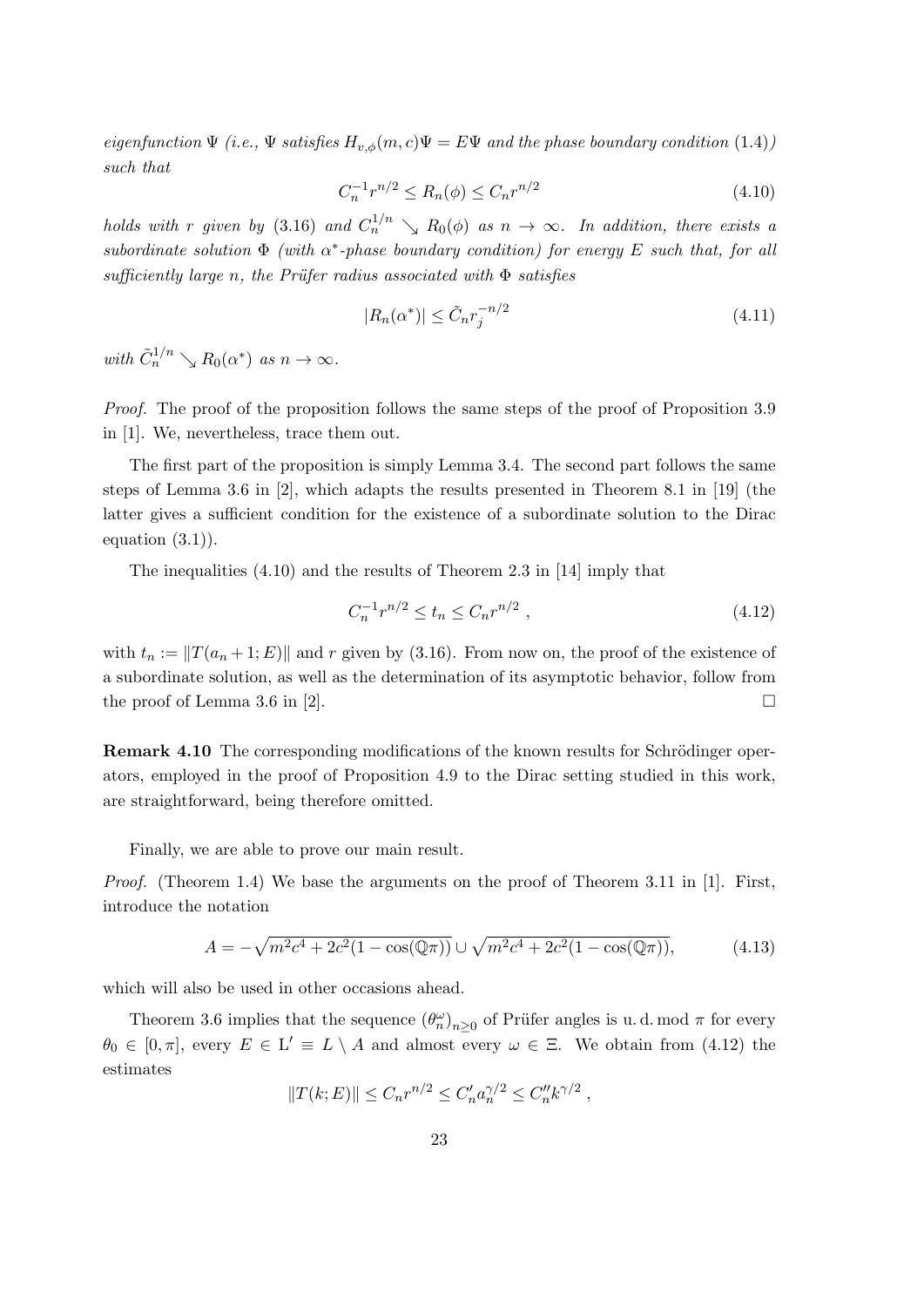which hold for every  $E \in L'$  and every  $a_n^{\omega} \leq k < a_{n+1}^{\omega}$ , with  $\gamma \equiv \ln r / \ln \beta$ ,  $C_n^{\prime\prime} > 0$  and  $\lim_{n\to\infty} (C''_n)^{1/n} < \infty.$ 

It follows by the constancy of  $||T(k; E)||$  on  $[a_n + 1, a_{n+1}]$  (since the free matrix  $T_0$  is equivalent to a rotation; see Section 3) that

$$
\sum_{k=0}^{l} \|T(k;E)\|^2 \le c \, l^{1+\gamma} \tag{4.14}
$$

holds for some  $c > 0$  and every  $E \in L'$ .

The application of Proposition 4.9 together with  $(1.10)$  guarantees, for these values of E, the existence of a subordinate solution  $\Phi^{\text{sub}}$  such that its sequence of Prüfer radii satisfies the estimate

$$
|R_n(\theta_{\alpha^*})| \leq C_n''' a_n^{-\gamma/2} ,
$$

for some constant  $C_n^{\prime\prime\prime} > 0$ .

Since every solution to (3.1) has constant modulus on the interval  $[a_n+1, a_{n+1}]$ , we have

$$
\left\|\Phi^{\text{sub}}\right\|_{l}^{2} \le c' \, l^{1-\gamma} \,,\tag{4.15}
$$

for some  $c' > 0$ .

Since the restriction of the measure  $\rho$  to I is supported on the set of those E for which  $\Phi^{\text{sub}}$  satisfies the boundary condition φ (thanks to the fact that  $ρ$  has no absolutely continuous part; see Theorem 1 in [11]), we have  $u^D = \Phi^{\text{sub}}$  for a.e.  $E \in I$  with respect to  $\rho$ and for a.e. boundary condition  $\phi$  (by the theory of rank-one perturbation; see Theorem 1.3 in [12]).

Thus, by  $(4.14)$  and  $(4.15)$ , on the intervals  $(2.13)$  one has

$$
\limsup_{l \to \infty} \frac{1}{l^{2-\alpha}} \sum_{k=0}^{l} ||T(k;E)||^2 < \infty
$$

and

$$
\liminf_{l \to \infty} \frac{\left\|u^D(E)\right\|_l^2}{l^{\alpha'}} = 0,
$$

provided  $2 - \alpha = 1 + \gamma + \varepsilon$  and  $\alpha' = 1 - \gamma + \varepsilon$ , respectively, where  $\varepsilon$  is an arbitrary positive number.

It follows, by Corollary 4.8, that the spectral measure  $\rho$  is simultaneously  $(1 - \gamma - \varepsilon)$ continuous and  $(1 - \gamma + \varepsilon)$ -singular. Since  $\varepsilon$  is arbitrary, we have from Remark 4.2 that the restriction  $\rho(I' \cap \cdot)$  has exact Hausdorff dimension given by (1.11), where  $I' \subseteq L'$ .

Finally, from the theory of rank one perturbations (more specifically, Theorem 8.1 of [26]), we know that  $\rho(A) = 0$  (see (4.13)) holds for almost every  $\phi$ ; therefore, for almost every  $\phi$ , the restriction  $\rho(I \cap \cdot)$  has (1.11) as its Hausdorff dimension. This concludes the proof of the theorem.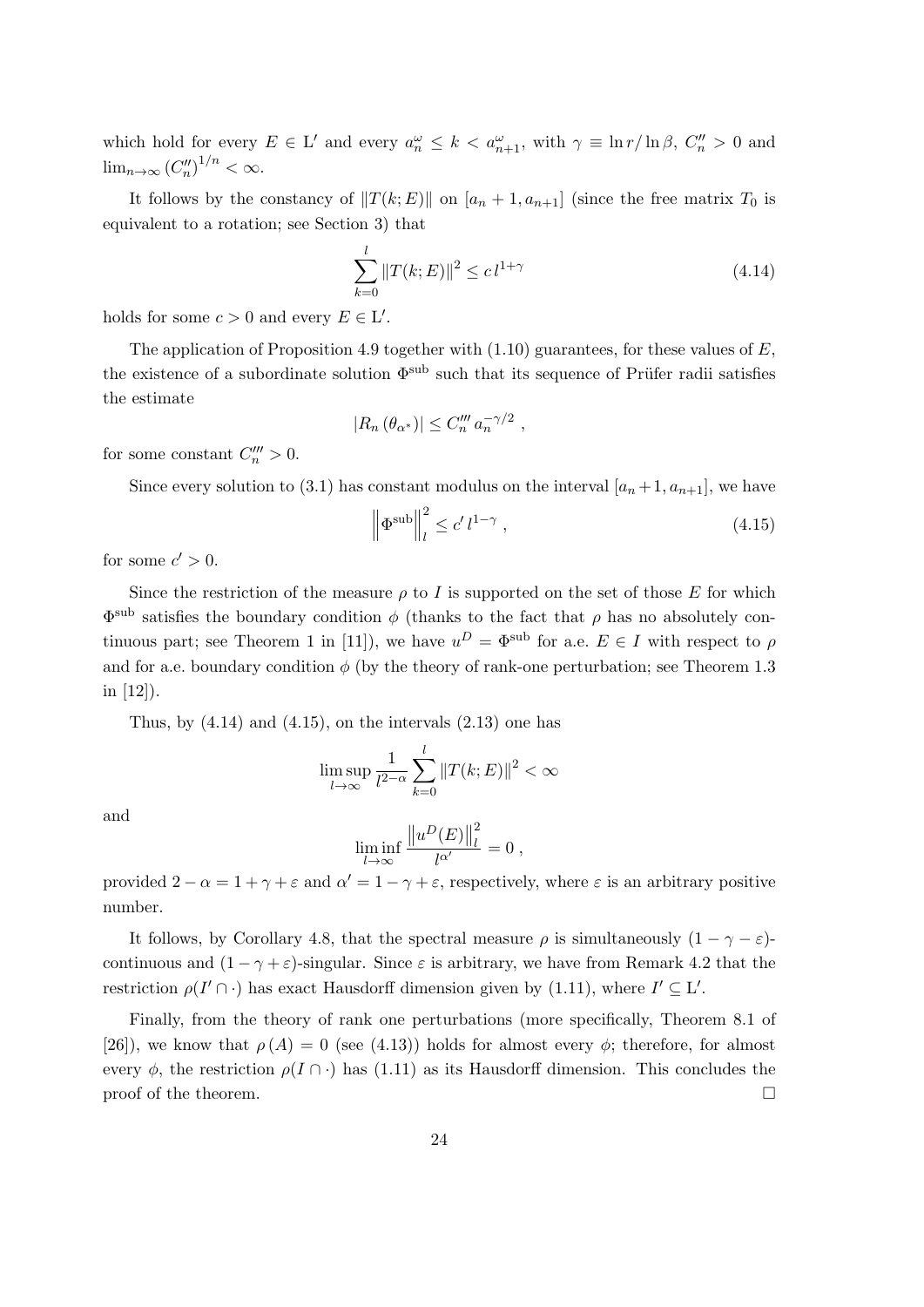Remark 4.11 We have checked that it is possible to extend the results of [11] and [13] to the Dirac setting, in the same way as exposed here for the results of generalized subordinacy discussed in [12].

Despite the obtained exact Hausdorff dimension of the spectral measure  $\rho$ , what can we infer from the spectral nature of the operator  $H_{v,\phi}(m,c)$  on the interval (2.13)? This is a tricky question, since we are induced to think that for  $\alpha_{\rho} = 0$ , the spectrum is simply dense pure point and for  $\alpha_{\rho} > 0$ , the spectrum is singular continuous. There are, however, some examples in the literature [9, 2, 31] where the spectrum is singular continuous with null Hausdorff dimension. Note that Theorem 1.5 settles the problem. Now we present its proof.

*Proof.* (Theorem 1.5) We must prove, for fixed v and  $\beta$ , the inclusion

$$
I_1 \setminus A_1 \subseteq \left\{ E \in \mathbb{R} : \sum_{n=0}^{\infty} ||T(n;E)||^{-2} = \infty \right\}
$$

 $(A_1)$  is a set with zero Lebesgue measure), since (a) follows directly from an adaptation of Theorem 2.1 in [27]. Now, if

$$
[I_1 \setminus A_1]^C \subseteq \left\{ E \in \mathbb{R} : \sum_{n=1}^{\infty} \beta^n (t_n)^2 \left( \sum_{m=n}^{\infty} (t_m^j)^{-2} \right)^2 < \infty \right\},\
$$

then (b) follows from an adaptation of Lemma 4.1 in [2] and by Proposition 4.2 in [20].

We pick n such that  $a_N^{\omega} \leq n < a_{N+1}^{\omega}$  is valid for some  $N \in \mathbb{N}$ . We obtain from (1.7) and (3.4),

$$
\sum_{m\leq n} \|T(m;E)\|_{U}^{-2} = \sum_{k\leq N+1} \|T(a_{k}^{\omega};E)\|_{U}^{-2}\beta^{k+1} + \|T(a_{N}^{\omega};E)\|_{U}^{-2} \sum_{a_{N+1}^{\omega}\leq m < n} 1,\tag{4.16}
$$

with  $\|\cdot\|_U := \|U \cdot U^{-1}\|$  (see Section 4 of [20]).

We have by Theorem 2.3 in [14] the inequalities

$$
||T(m;E)||^{-2} \le C^2 ||T(a_k^{\omega};E)||_{U}^{-2} \le C^2 \left(\max_{i \in \{1,2\}} R_k(\theta_i)\right)^{-2}
$$
(4.17)

and

$$
||T(m;E)||^{-2} \ge C^{-2} ||T(a_k^{\omega};E)||_{U}^{-2} \ge \tilde{C}^{-2} \left( \max_{i \in \{1,2\}} R_k(\theta_i) \right)^{-2}, \qquad (4.18)
$$

for every  $a_k^{\omega} \leq m < a_{k+1}^{\omega}$ , with C as in the proof of Corollary 4.8 and

$$
\tilde{C} = C/|\sin(\theta_1 - \theta_2)/2|
$$

 $(\theta_1, \theta_2 \in [0, \pi)$  represent a pair of initial Prüfer angles such that  $0 < |\theta_1 - \theta_2| < \pi/2$ ; see Lemma 2.2 of [14]).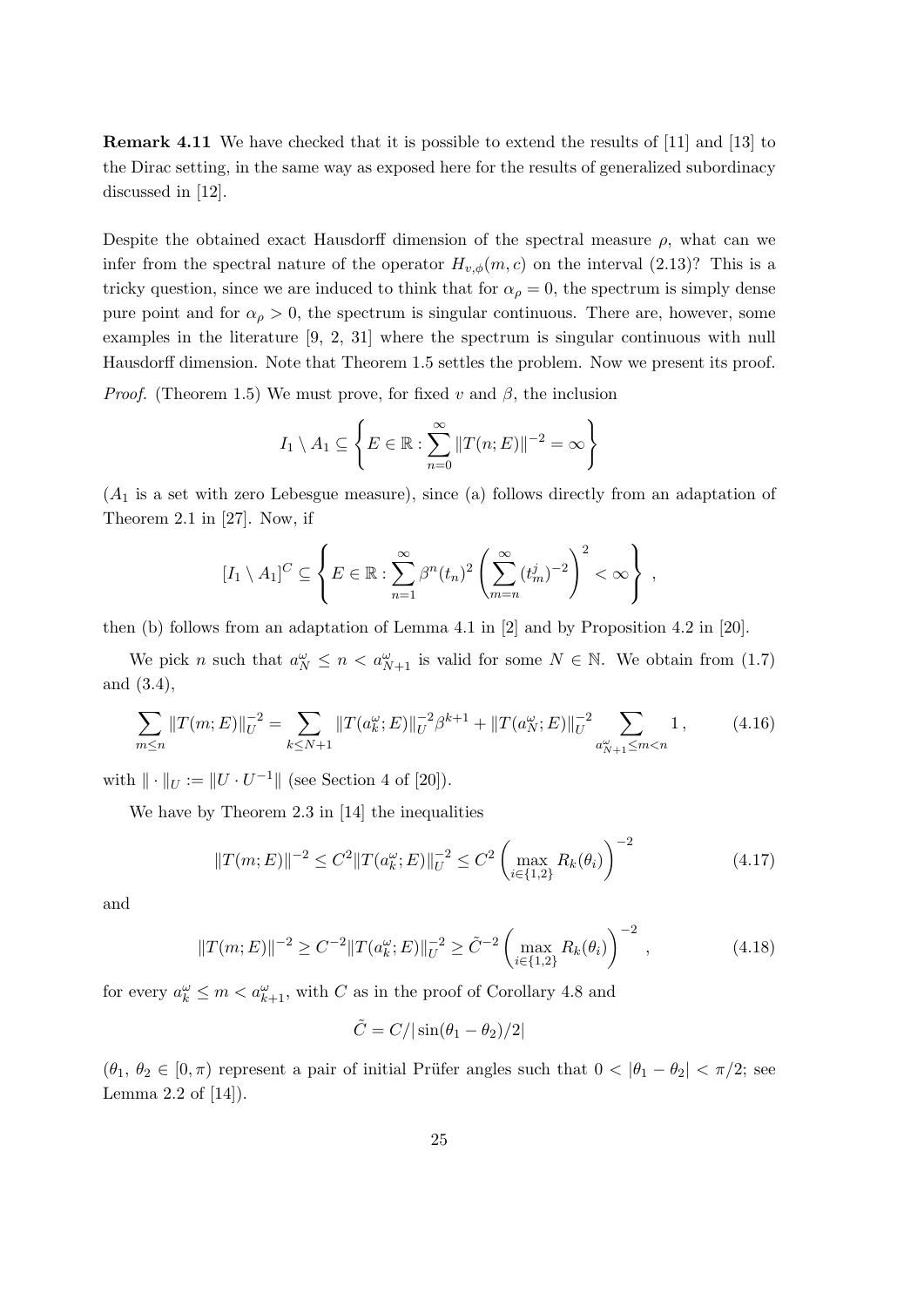Introduce

$$
S_{N,M}^{\pm}(\beta,\varphi) \equiv \sum_{k=N}^{M} C_k^{\pm} \left(\beta^{k+1} \pm 2k\right) r^{-k};\tag{4.19}
$$

(the term  $2k$  is due to the uncertainty associated with the position of the  $k$ -th barrier:  $\beta^{k+1} - 2k \le a_k^{\omega} \le \beta^{k+1} + 2k - 1$  for all  $\omega \in \Xi$ ), with r given by (3.16). It follows by Lemma 3.4, and equations (4.16), (4.18) and (4.19),

$$
\tilde{C}^{-2} S_{N+1,M}^- \le \sum_{m=n}^{a_M+1} \|T(m;E)\|^{-2} \le C^2 S_{N,M}^+, \tag{4.20}
$$

for every  $M \geq N+1$  and  $E \in B$ , with

$$
B \equiv -\sqrt{m^2c^4 + 2c^2(1 - \cos([0, \pi] \setminus \mathbb{Q}\pi))} \cup \sqrt{m^2c^4 + 2c^2(1 - \cos([0, \pi] \setminus \mathbb{Q}\pi))}, \quad (4.21)
$$

and the set  $2\cos(\mathbb{Q}\pi \cap [0,\pi))$  represents the "energies" where the sequence  $(\theta_n^{\omega})_{n\geq 0}$  is not u. d. mod  $\pi$ ; see the proof of Theorem 3.6.

It is clear by Lemma 3.4, and equations  $(3.16)$ ,  $(4.20)$ , and  $(4.21)$  that

$$
B \subseteq \left\{ E : \lim_{n \to \infty} ||T(n; E)|| = \infty \right\},\,
$$

i.e., B belongs to the complement of the essential support of the absolutely continuous part of the spectrum of  $H_{v,\phi}(m, c)$ ,  $\Sigma_{ac}$ , according to Theorem 1.1 of [19]. Hence, except for the set  $A_1 = (\mathbb{Q} \pi \cap [0, \pi)) \cup A^*$  of Lebesgue zero measure  $(A^*$  is some set of Lebesgue zero measure presented in the definition of  $\Sigma_{ac}$ ), the set

$$
B_1 \equiv -\sqrt{m^2c^4 + 2c^2(1 - \cos([0, \pi] \setminus A_1))} \cup \sqrt{m^2c^4 + 2c^2(1 - \cos([0, \pi] \setminus A_1))}
$$
(4.22)

belongs to the singular spectrum. It follows from (4.19) and the left-hand member of (4.20), for  $M \to \infty$ , that

$$
\sum_{n=0}^{\infty} ||T(n;E)||^{-2} = \infty
$$

if  $\beta > r$ . Therefore, we conclude from (4.22) and Theorem 2.2 of [14] that the essential spectrum of  $H_{v,\phi}(m,c)$  is purely singular continuous when restricted to  $I\setminus A_1$ , and this proves part (a) of the theorem.

We prove part (b) by assuming that  $\beta < r$ . By introducing

$$
S = \sum_{m=n} C_m r^{-m} , \qquad (4.23)
$$

it follows by Lemma 3.4 and Eqs.  $(4.16)$ ,  $(4.17)$ , that

$$
\sum_{m=n}^{\infty} ||T(a_m+1;E)||^{-2} \le C^2 S . \tag{4.24}
$$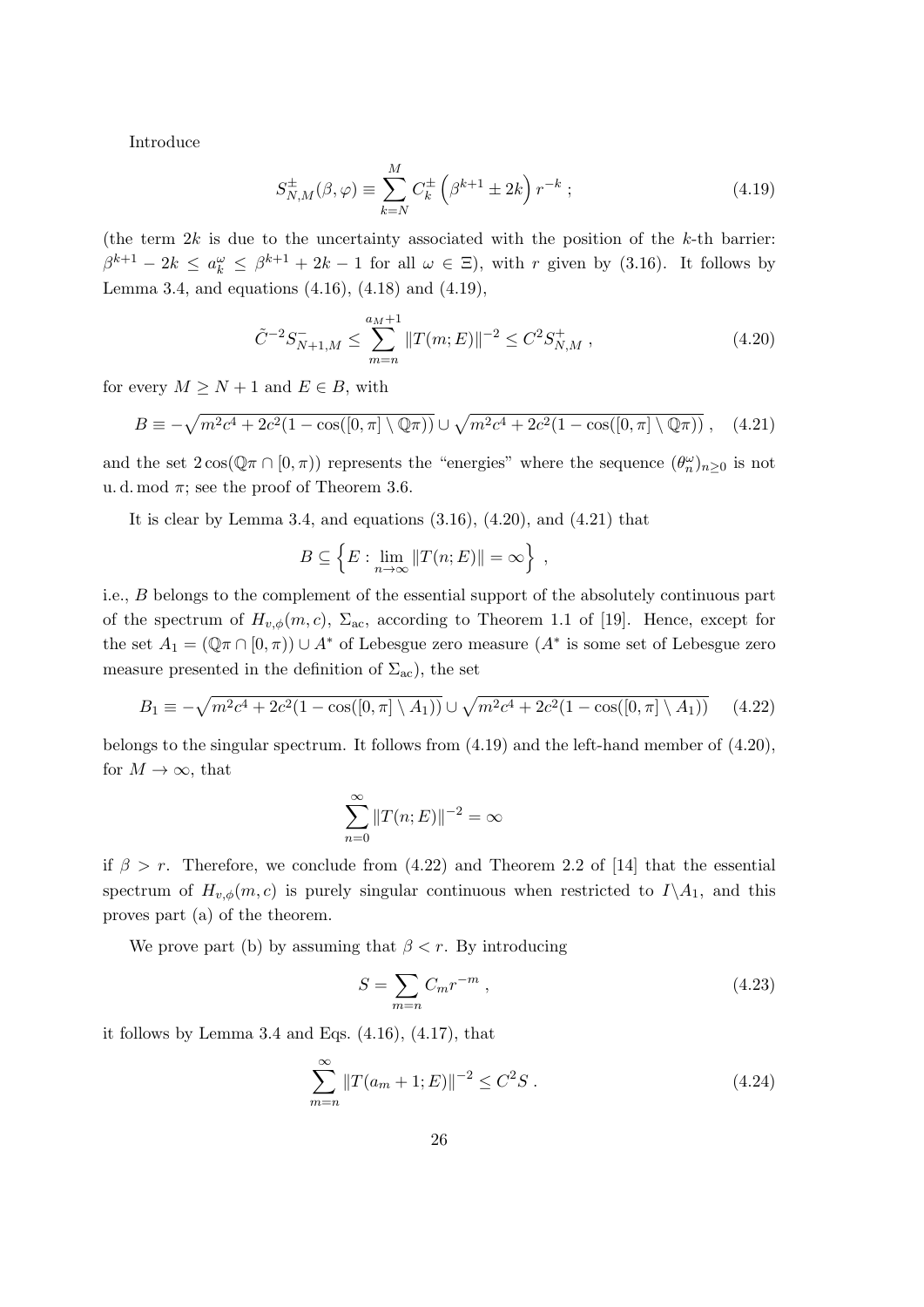Finally, we have from Lemma 3.4 and Eqs. (4.17), (4.18), (4.23), (4.24) that

$$
\sum_{n=1}^{\infty} (\beta^n + \omega_n - \omega_{n-1}) ||T(a_n + 1; E)||^2 \left( \sum_{m=n}^{\infty} ||T(a_m + 1; E)||^{-2} \right)^2
$$
  

$$
\leq C' \sum_{n=1}^{\infty} (\beta^n + 2n) C_n r^n S^2
$$
  

$$
\leq C'' \sum_{n=1}^{\infty} (\beta^n + 2n) (C_n)^3 r^{-n}
$$
(4.25)

converges for every  $E \in I^C$ . It follows by Lemma 3.6 in [2] and (4.25) above, that if  $E \in I^c \backslash A_1$ , then the Dirac equation (3.1) have a  $l^2(\mathbb{Z}_+,\mathbb{C}^2)$  solution. Since, by Theorem 1.3,  $I^c \in \sigma_{\text{ess}}(H_{v,\phi}(m,c))$  for every  $\phi \in [0,\pi]$ , the hypothesis of Proposition 4.2 of [20] is fulfilled and consequently  $H_{v,\phi}(m,c)$  have only dense pure point spectrum in  $I^C$  for almost every  $\phi \in [0, \pi]$ . This concludes the proof of part (b) of the theorem.

### References

- [1] Carvalho, S. L., Marchetti, D. H. U., and Wreszinski, W. F., "Sparse Block–Jacobi Matrices with Accurate Hausdorff Dimension," J. Math. Anal. Appl. 368, 218–234  $(2010).$
- [2] Carvalho, S. L., Marchetti, D. H. U., and Wreszinski, W. F., "On the uniform distribution of the Prüfer angles of Jacobi matrices with randomly sparse perturbations," arXiv:1006.2849.
- [3] Coddington, E. A., and Levinson, N., Theory of Ordinary Differential Equations (Krieger Publishing Company, Malabar, reprint edition 1984).
- [4] Combes, J. M., and Mantica, G.: Fractal dimensions and quantum evolution associated with sparse potential Jacobi matrices. In: Long time behaviour of classical and quantum systems, S. Graffi, A. Martinez (eds.), Series on concrete and appl. math. Vol. 1, Singapore: World Scientific, 2001, pp. 107–123.
- [5] Cycon, H. L., Froese, R. G., Kirsch, W., and Simon, B., Schrödinger Operators with Application to Quantum Mechanics and Global Geometry (Springer, Berlin, 1987).
- [6] de Oliveira, C. R., *Intermediate Spectral Theory and Quantum Dynamics*, (Birkhäuser, Basel, 2009).
- [7] de Oliveira, and C. R., Prado, R. A., "Dynamical localization for the 1D Bernoulli discrete Dirac operator" J. Phys. A: Math. Gen. 38, L115-L119 (2005).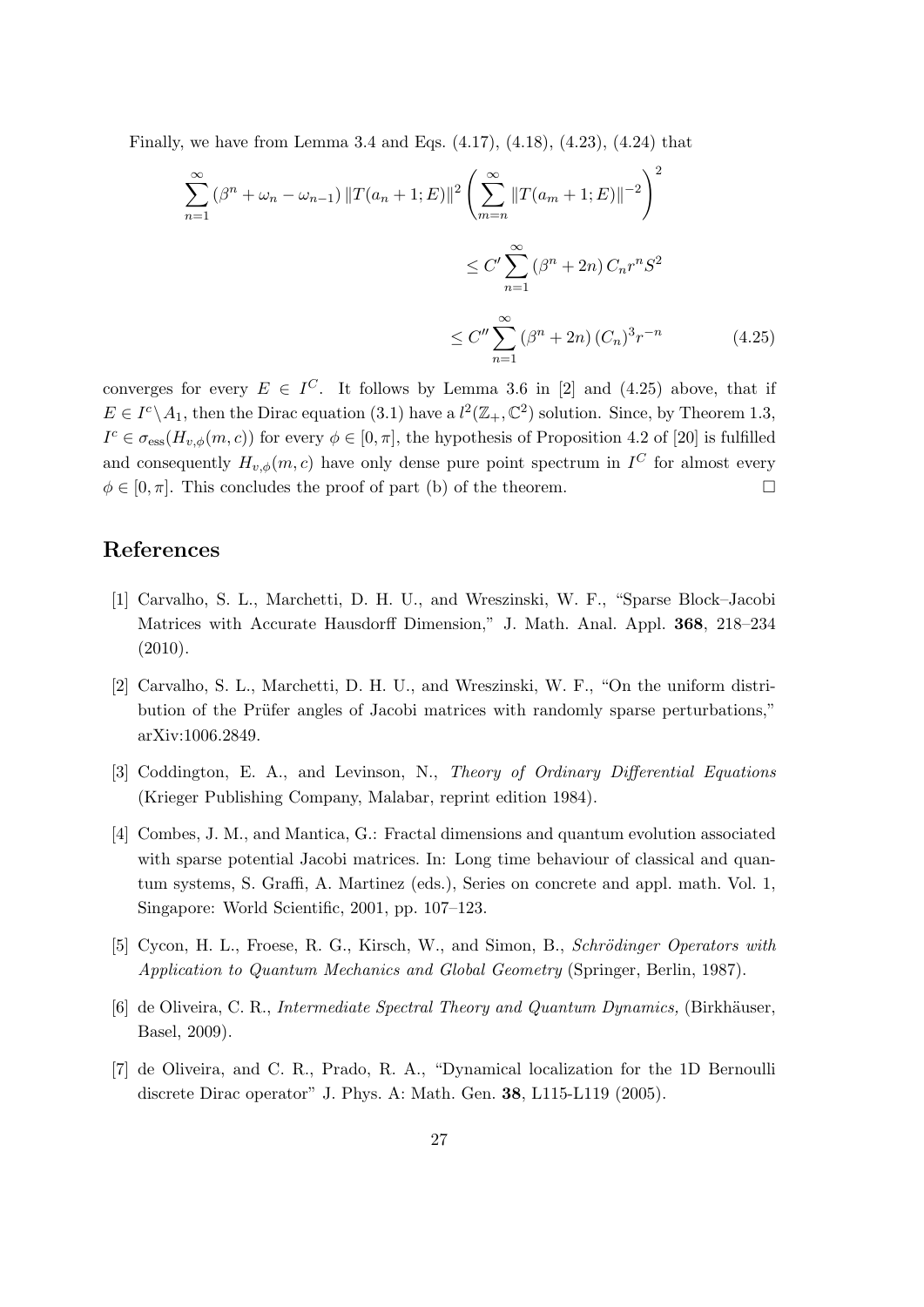- [8] de Oliveira, C. R., and Prado, R. A., "Spectral and localization properties for the one dimensional Bernoulli discrete Dirac operator," J. Math. Phys. 46, 072105 (2005).
- [9] Del Rio, R., Jitomirskaya, S., Last, Y., and Simon, B., "Operators with singular continuous spectrum, IV. Hausdorff dimension, rank one perturbations and localization,"J. Anal. Math. 69, 153–200 (1996).
- [10] Falconer, K. J., Fractal Geometry (Wiley, Chichester, 1990).
- [11] Gilbert, D. J., and Pearson, D. B., "On subordinacy and analysis of the spectrum of one–dimensional Schrödinger operators," J. Math. Anal. Appl. 128, 30–56 (1987).
- [12] Jitomirskaya, S., and Last, Y., "Power–law subordinacy and singular spectra I. Half– line operators," Acta. Math. 183, 171–189 (1999).
- [13] Khan, S., and Pearson, D.B., "Sudordinacy and spectral theory for infinite matrices," Hel. Phys. Acta 65, 505–527 (1992).
- [14] Kiselev, A., Last, Y., and B. Simon. "Modified Prüfer and EFGP transforms and the spectral analysis of one-dimensional Schrödinger operators," Commun. Math. Phys. 194, 1–45 (1998).
- [15] Kuipers, L., and Niederreiter, H., Uniform Distributions of Sequences (John Wiley & Sons, New York, 1974).
- [16] Krutikov, D., "Asymptotics of the Fourier transform of the spectral measure for Schrödinger operators with bounded and unbounded sparse potentials," J. Phys. A 35 (2002), 6393–6417.
- [17] Last, Y. "Quantum dynamics and decomposition of singular continuous spectra," J. Funct. Anal. 142, 406–445 (1996).
- [18] Last, Y., "Sturm–Liouville operator on infinite intervals," W. O. Amrein, A. M. Hinz, and D. B. Pearson (Eds.), Sturm–Liouville Theory: Past and Present, Birkhäuser Verlag (Basel), 99–120 (2005).
- [19] Last, Y.,and Simon, B., "Eigenfunctions, transfer matrices, and absolutely continuous spectrum of one–dimensional Schrödinger operators," Invent. Math. 135, 329–367 (1999).
- [20] Marchetti, D. H. U., Wreszinski, W. F., Guidi, L. F., Angelo, R. M., "Spectral transition in a sparse model and a class of nonlinear dynamical systems," Nonlinearity 20, 765–787 (2007).
- [21] Pearson, D. B., "Singular Continuous Measures in the Scattering Theory," Commun. Math. Phys. 60, 13–36 (1978).